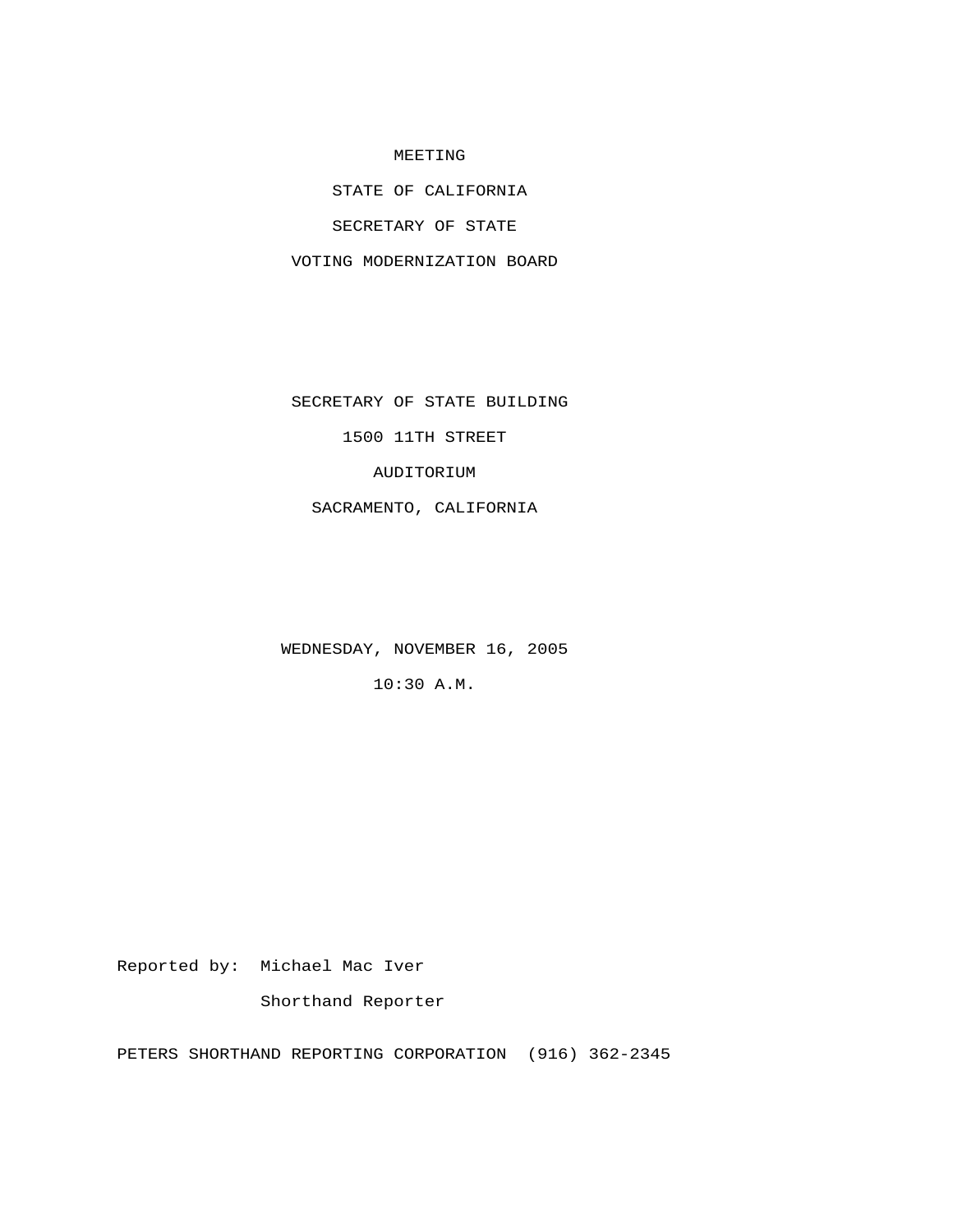## APPEARANCES

PANEL MEMBERS

- Mr. John Perez, Chairperson
- Mr. Stephen Kaufman
- Mr. Tal Finney
- Mr. Michael Bustamante
- Mr. Carl Guardino (by telephone)

STAFF

- Ms. Jana Lean
- Mr. Michael Kanotz
- Mr. Bruce McDannold
- Ms. Katherine Montgomery

PETERS SHORTHAND REPORTING CORPORATION (916) 362-2345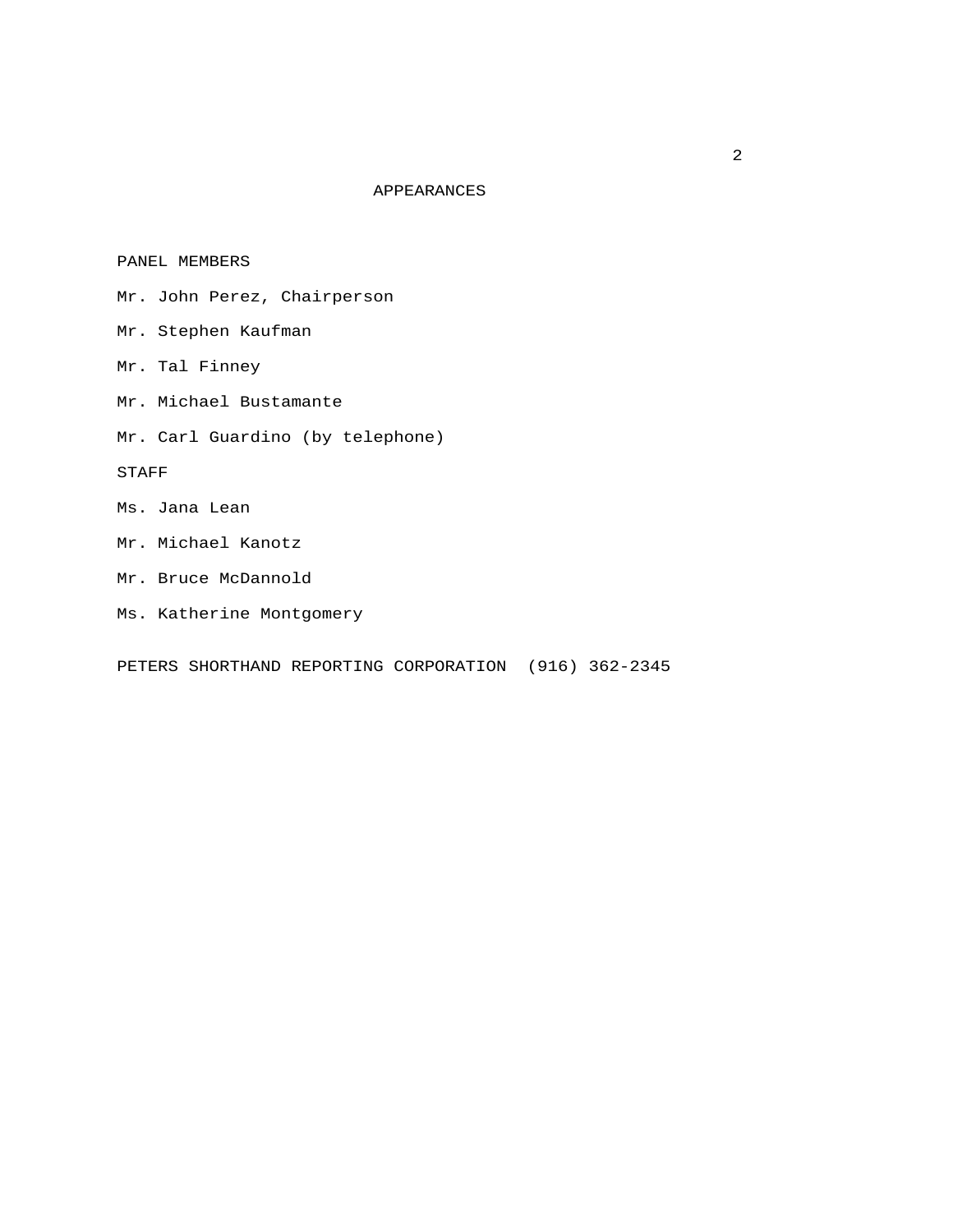INDEX

|    |                                                                                                               | Page |
|----|---------------------------------------------------------------------------------------------------------------|------|
|    | 1. Call to Order                                                                                              | 4    |
| 2. | Roll Call and Declaration of<br>Ouorum                                                                        | 4    |
| 3. | Public Comment                                                                                                | 5    |
| 4. | Adoption of October 17, 2005, Actions<br>and Meeting Minutes                                                  | 5    |
| 5. | Project Documentation Package Review<br>and Funding Award Approval                                            |      |
|    | (A) Contra Costa County                                                                                       | 6    |
|    | (B)<br>Kings County                                                                                           | 11   |
| 6. | Staff Report on Related Issues                                                                                |      |
|    | (A)<br>Proposed Language for County<br>Quarterly Status Report                                                | 16   |
|    | (B)<br>Update on Del Norte County's and<br>San Benito County's amendment to<br>their vendor contract language | 17   |
|    | (C)<br>Update to Voting Modernization<br>Finance Committee Meeting                                            | 27   |
| 7. | Other Business                                                                                                | 28   |
|    | Adjournment                                                                                                   | 31   |
|    | Reporter's Certificate                                                                                        | 32   |
|    |                                                                                                               |      |

PETERS SHORTHAND REPORTING CORPORATION (916) 362-2345

 $\overline{\mathbf{3}}$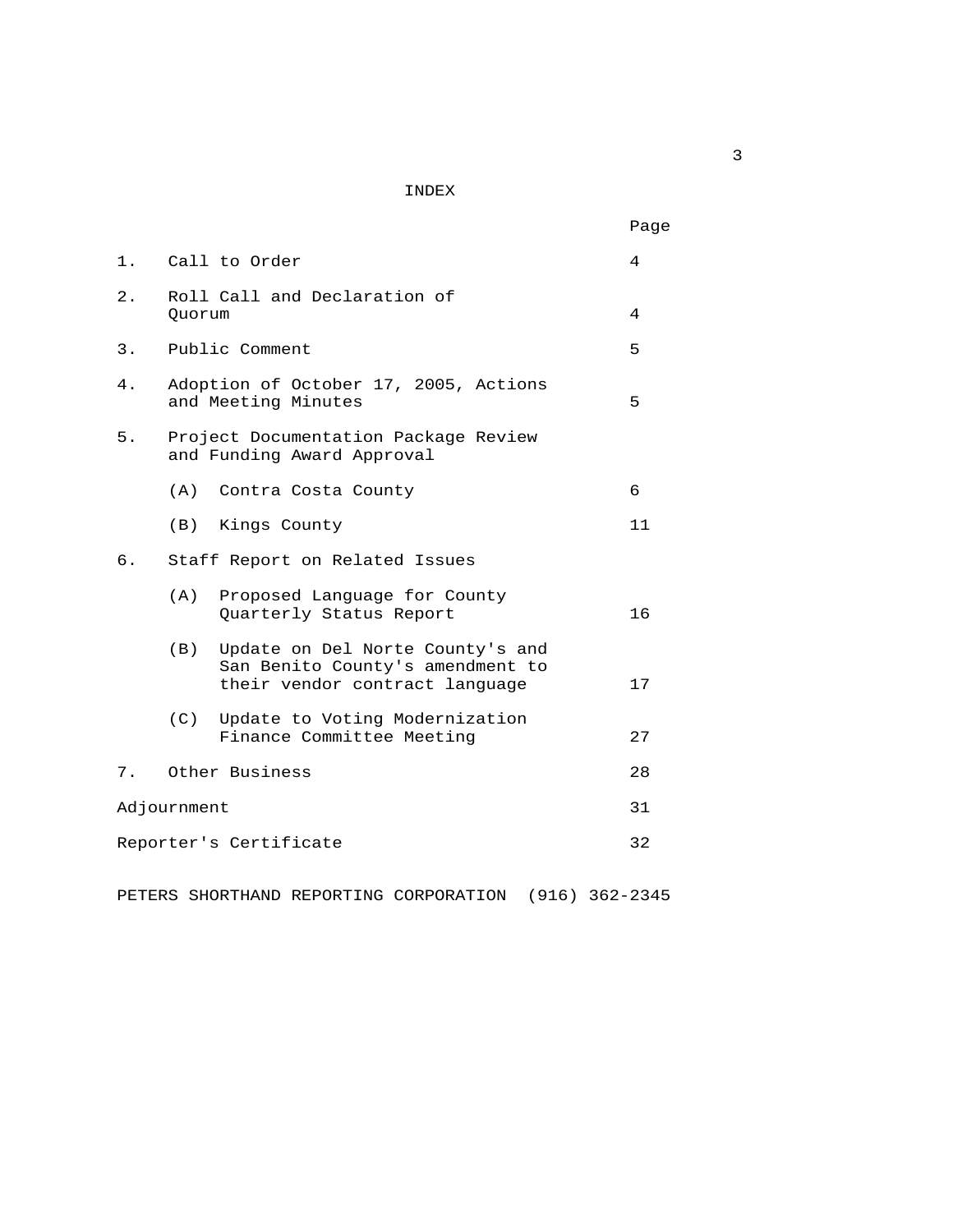1 PROCEEDINGS 2 CHAIRPERSON PEREZ: Okay, I'd like to call to 3 order the meeting of the Voting Modernization Board for 4 November 16th, 2005. Good morning everybody. 5 And, Katherine, would you call the roll, please. 6 MS. MONTGOMERY: John Perez? 7 CHAIRPERSON PEREZ: Here. 8 MS. MONTGOMERY: Stephen Kaufman? 9 BOARD MEMBER KAUFMAN: Here. 10 MS. MONTGOMERY: Michael Bustamante? 11 CHAIRPERSON PEREZ: Expected, but not here. 12 MS. MONTGOMERY: Tal Finney? 13 And Tal is in the building. 14 And Carl Guardino? 15 BOARD MEMBER GUARDINO: Here. 16 CHAIRPERSON PEREZ: Thank you for joining us, 17 Carl. 18 BOARD MEMBER GUARDINO: Mr. Chair, just to let you 19 know, I am home in bed with the flu and a fever. I will 20 stay on as long as I can, but I've had better mornings. 21 CHAIRPERSON PEREZ: Lots of liquids. 22 BOARD MEMBER KAUFMAN: Thank you, we appreciate 23 the effort. 24 CHAIRPERSON PEREZ: And Mr. Finney is only three 25 minutes late.

PETERS SHORTHAND REPORTING CORPORATION (916) 362-2345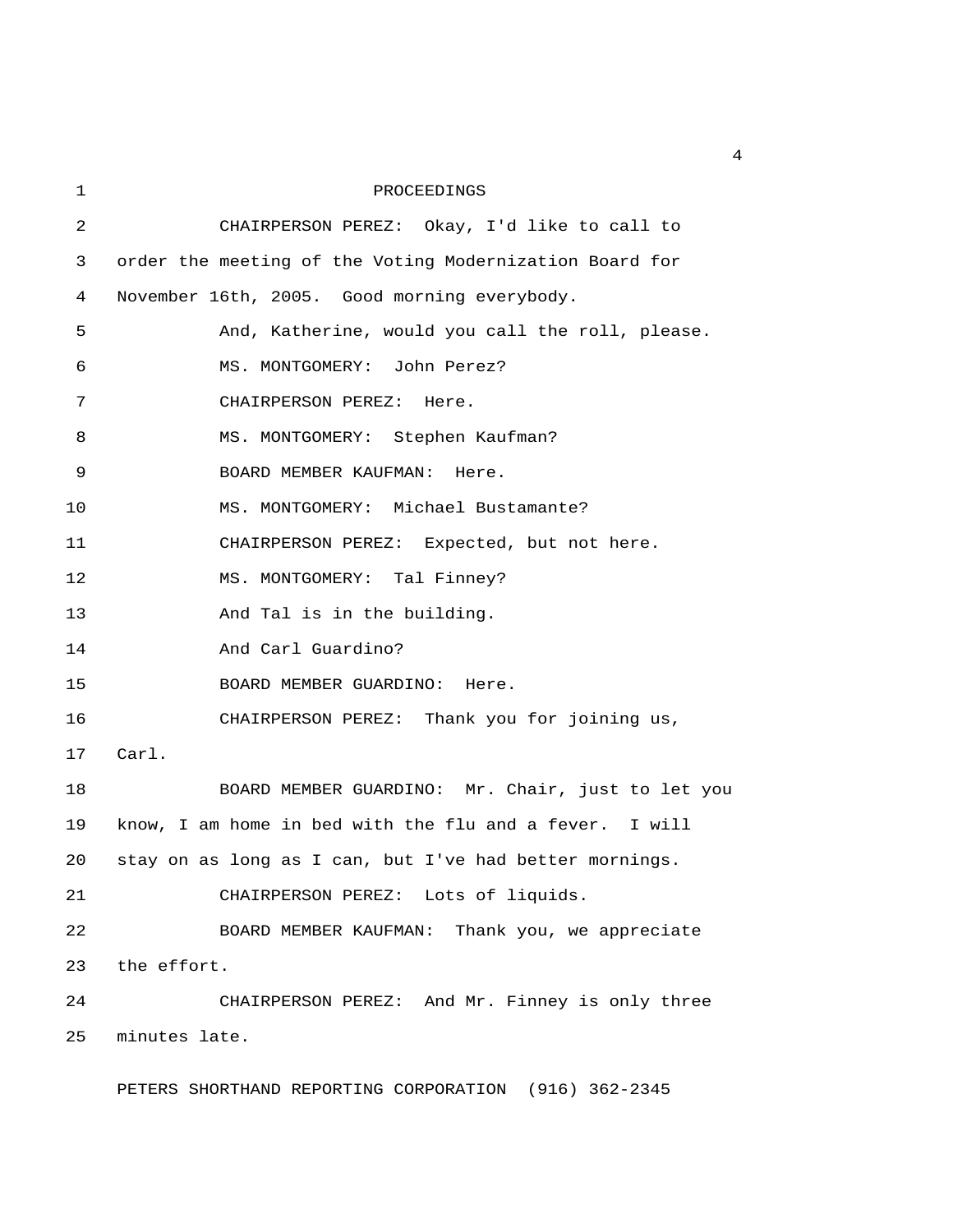1 BOARD MEMBER FINNEY: But I was actually in the 2 building, so that would be 20 minutes normally. 3 CHAIRPERSON PEREZ: That actually counts you late. 4 Okay. The first item before us, well, actually, 5 we have a quorum. 6 Next we have public comments for items that are 7 not on our agenda. 8 Do we have any cards, Jana? 9 MS. LEAN: No. 10 CHAIRPERSON PEREZ: No cards, okay. 11 Next is Item 4, adoption of our October 17th 12 action items and meeting minutes. 13 BOARD MEMBER KAUFMAN: And I will move adoption of 14 the minutes. 15 BOARD MEMBER FINNEY: And I reviewed them and I 16 will second them. 17 CHAIRPERSON PEREZ: Mr. Kaufman moved and Mr. 18 Finney seconds. 19 Anything on the item, Mr. Guardino? 20 BOARD MEMBER GUARDINO: Nothing. 21 CHAIRPERSON PEREZ: Okay. All in favor? 22 (Ayes.) 23 CHAIRPERSON PEREZ: None opposed. That's 24 approved. 25 Item 5, Project Documentation Package Review and

PETERS SHORTHAND REPORTING CORPORATION (916) 362-2345

 $\sim$  5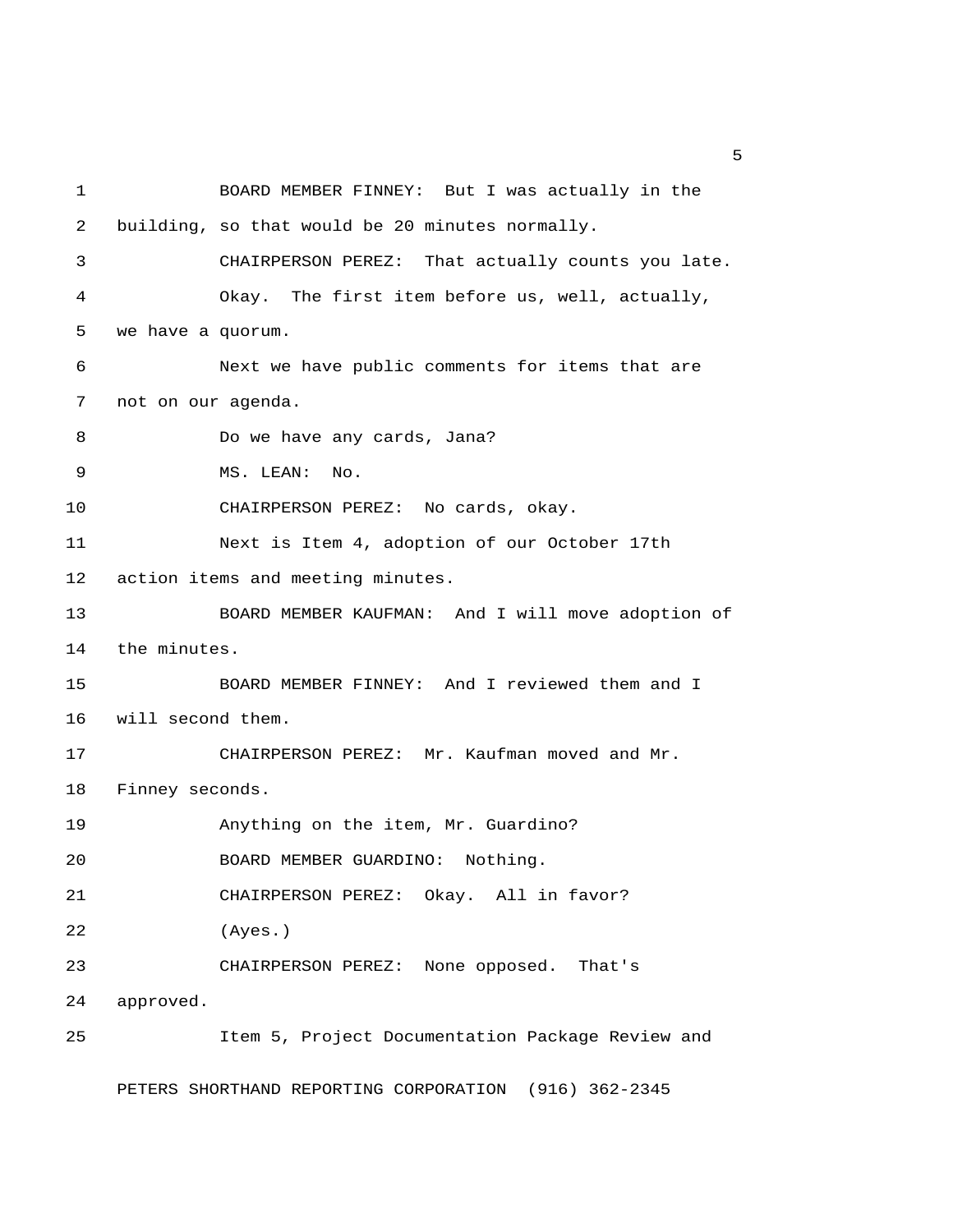1 Funding Award Approvals. The first one before us, 5A, is 2 Contra Costa.

 3 MS. LEAN: Okay. Contra Costa County plans to 4 upgrade their voting system in phases. For their first 5 phase, staff is recommending them \$4,959,984.00. They're 6 upgrading to the ES&S Model 100 Precinct Count Ballot 7 Counters, 758 units, and the ES&S Model 600 High Speed 8 Central Count Ballot Counters, 4 units. They are also 9 upgrading to the AutoMARK Voter Assisted Terminals. They 10 used a hundred in this current election and they will be for 11 their second phase getting 658 units by the June 6, 2006, 12 Primary Election.

13 Contra Costa County has secured the Phase 1 voting 14 equipment and used it in the November 8th election. As I 15 said, during the second phase they will receive the 16 additional 658 units by December of '05, and these units 17 will be implemented in time for the June 6th, 2006, Primary.

18 They expect their project completion date to be 19 upon certification of the June 6th, 2006, Primary.

20 The Accessible Voter Verified Paper Audit Trail 21 requirement does not apply to Contra Costa County as this 22 system is a paper-based optical scan voting system.

23 Contra Costa County's Phase 1 Project 24 Documentation Plan meets the requirements for completeness 25 and the ES&S Model 100, 650 and AutoMARK units are certified

PETERS SHORTHAND REPORTING CORPORATION (916) 362-2345

 $\overline{6}$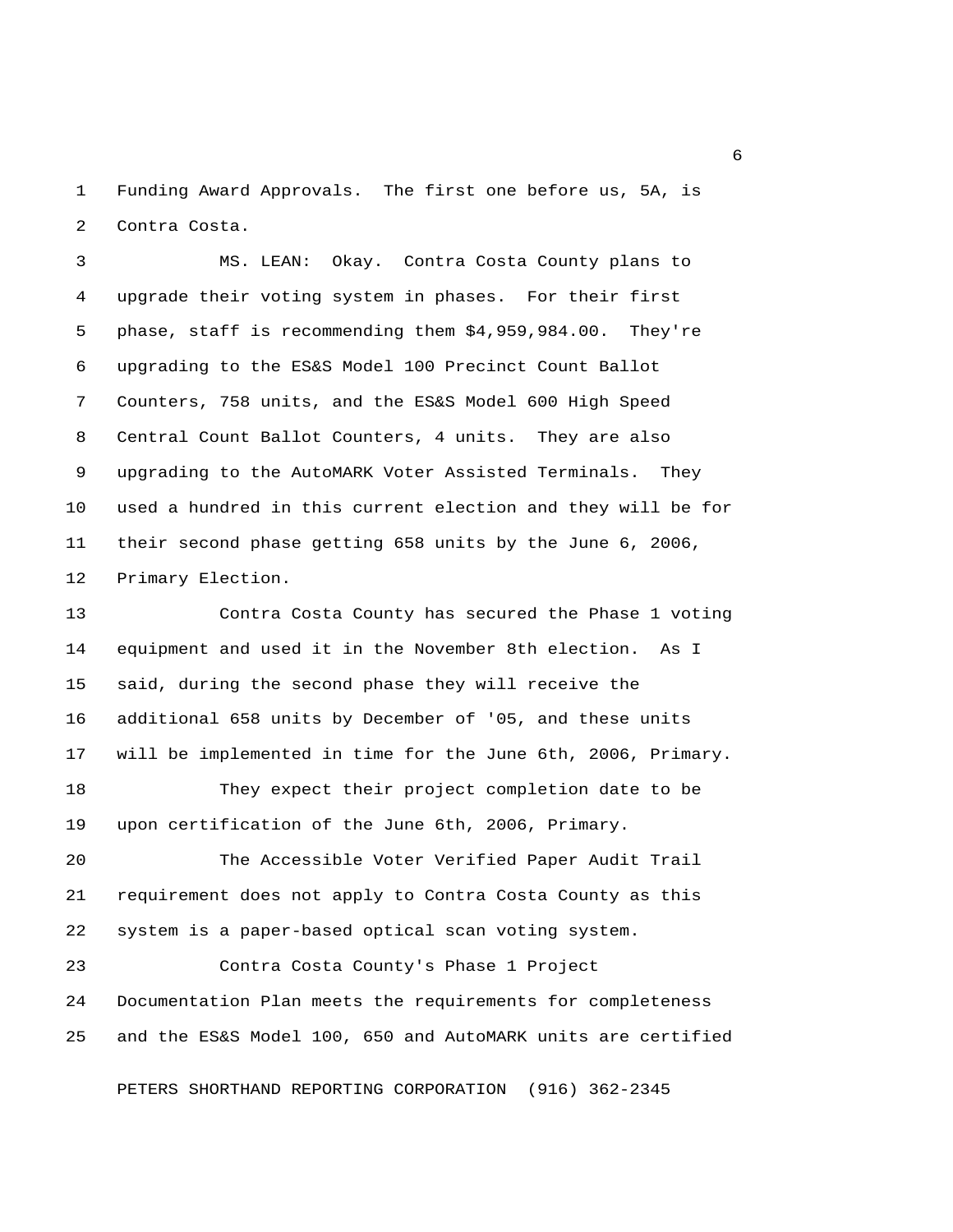1 for use in California.

 2 Contra Costa began acquiring their new ES&S 3 optical scan voting system in October of 2005, and the 4 County has received all of their Model 100s and 650s, and a 5 hundred of their AutoMARK units for the November 8 Special 6 Election.

 7 The County will be using the 100 AutoMARK units 8 for the first time at the November 8th election. Contra 9 Costa County will be implementing the AutoMARK units in a 10 limited number in the Phase 1 rollout and have an 11 opportunity to effect the smaller implementation and make 12 adjustments for the Primary Election in June of '06.

13 The AutoMARK offers touchscreen capabilities, but 14 it is not a vote recording device, and it provides voters 15 with a variety of disabilities to vote privately and 16 independently. During their Phase 2, the County will 17 receive another 658 AutoMARK units and they will be 18 implementing those for the June 6th, 2006, Primary. With 19 the placement of one AutoMARK unit in every one of their 20 polling places, it will bring the County into compliance 21 with the Help America Vote Act and state accessibility 22 requirements.

23 Contra Costa County will only receive Voting 24 Modernization Board payments once they have submitted 25 invoices for the purchase of any voting equipment. Please

PETERS SHORTHAND REPORTING CORPORATION (916) 362-2345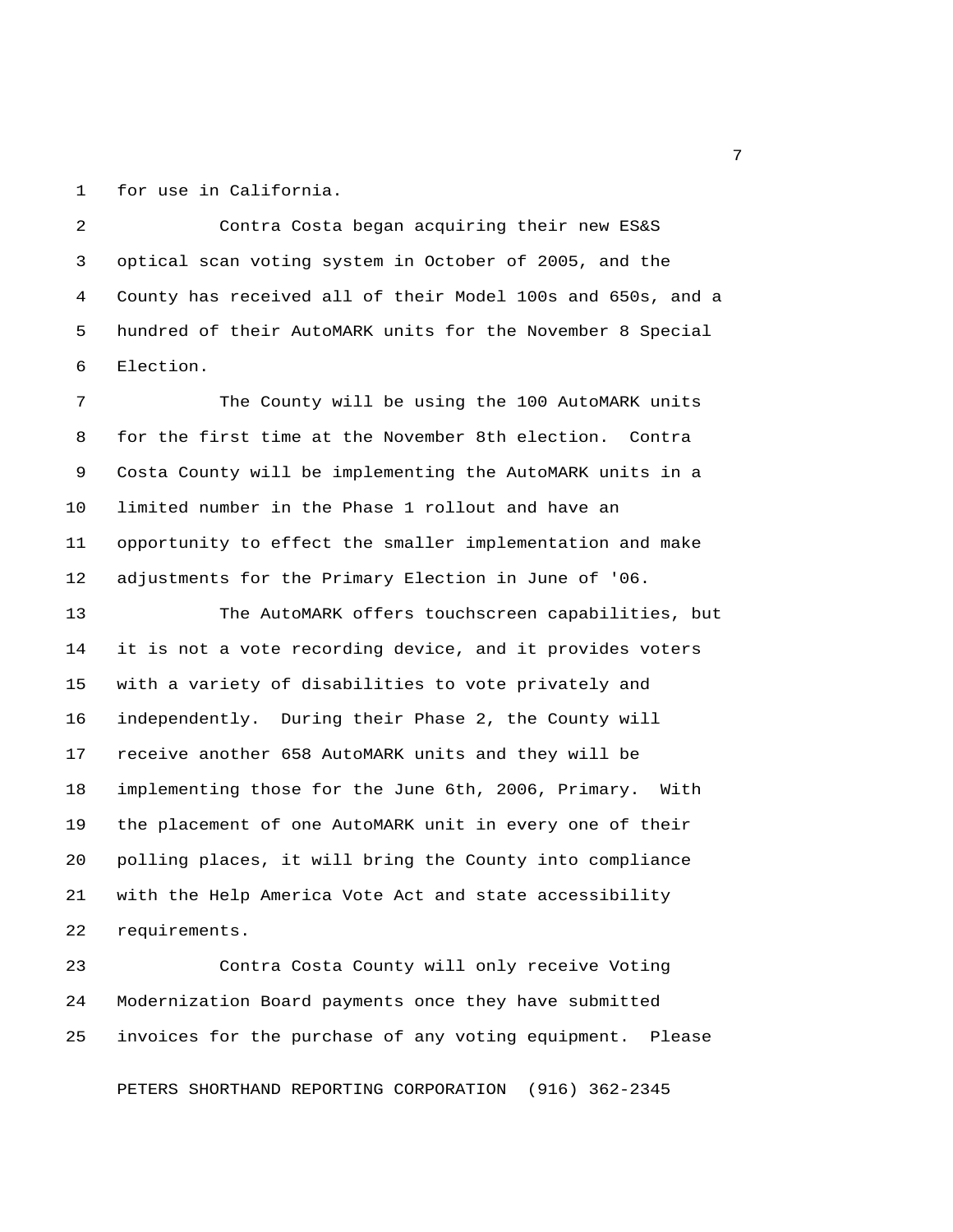1 note that the staff proposed funding award is based upon 2 allowable reimbursement under Proposition 41 for voting 3 equipment hardware and software only. The Election Support 4 Services, Voter Education/Outreach and warehouse racking 5 costs listed in Contra Costa Phase 1 plan would not be 6 covered as reimbursable claims under Prop 41. 7 It is our recommendation that Contra Costa's Phase 8 1 Project Documentation Plan be approved and a Funding Award 9 letter be issued in the amount of \$4,959,984.00. 10 Any questions? 11 CHAIRPERSON PEREZ: I have none. 12 Does anybody else have questions? 13 MS. LEAN: We do have one card for Steve Weir, 14 he's the Registrar of Contra Costa. 15 CHAIRPERSON PEREZ: Steve, if you would come 16 forward. Good to see you again. 17 MR. WEIR: Thank you, Mr. Chairman, Members 18 present and not here. 19 Just very briefly, I once again appreciate the 20 work that you've put into this. You guys have labored long 21 and hard. I have a feeling there is more to come, but I'm 22 just grateful to have the chance to finally be bringing part 23 of our application before you. 24 CHAIRPERSON PEREZ: Thank you. 25 BOARD MEMBER KAUFMAN: I was just curious to ask

PETERS SHORTHAND REPORTING CORPORATION (916) 362-2345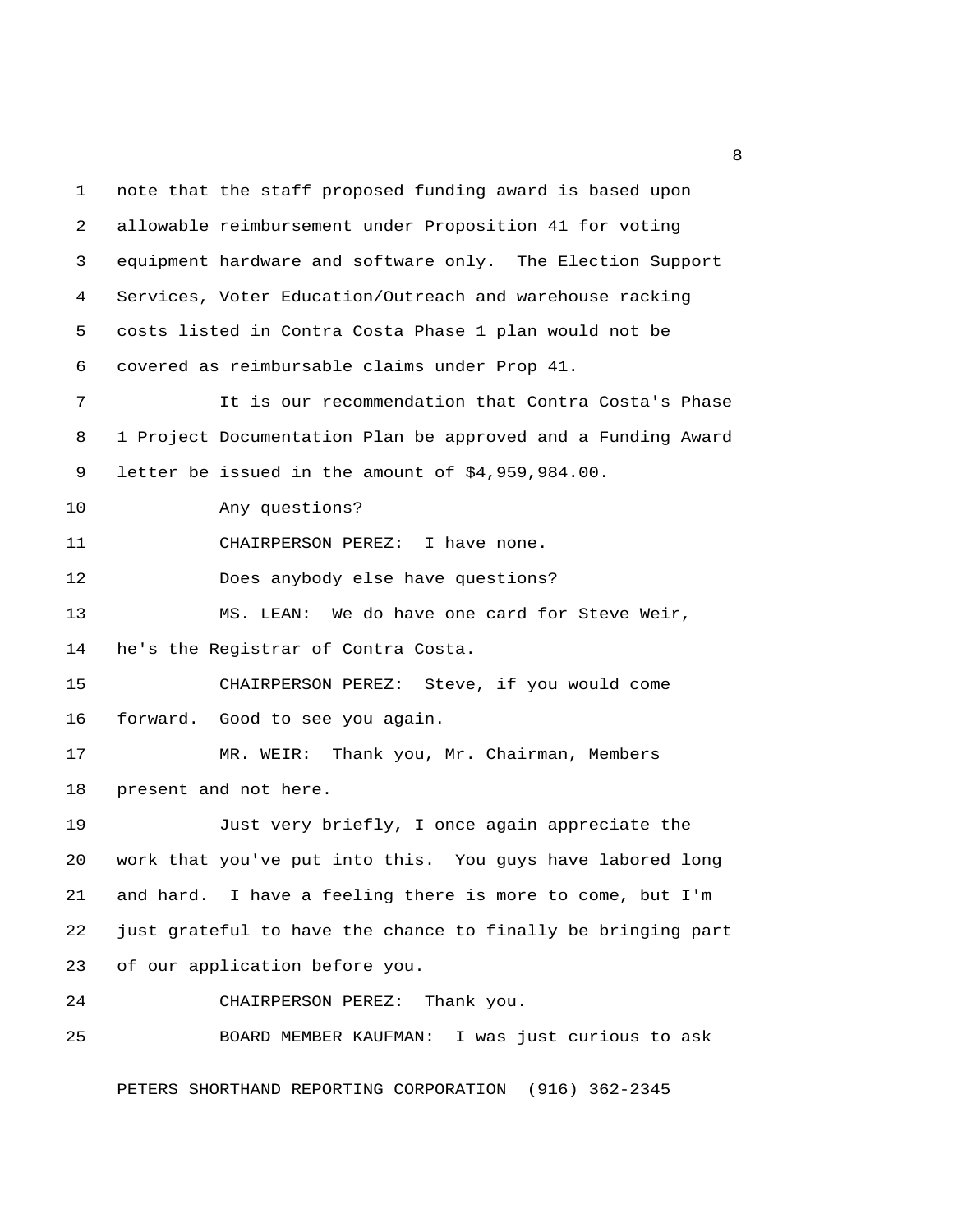1 how the implementation went for last week's election?

 2 MR. WEIR: Very well. We actually rolled out the 3 M-100s March 8 and June 7 at Special Elections, which was 4 great for us. So we're getting the M-100s down very well. 5 We took delivery of a hundred AutoMARKs, we placed them in 6 77 polling places, those polling places that we used March 8 7 and June 7 so we wouldn't be introducing two pieces of 8 equipment to our pollworkers at one time. We did not 9 heavily advertise the fact that the AutoMARK was out there 10 and it was used very sparingly.

11 The feedback that I've gotten from reading the 12 journals for the pollworkers and some cards were that the 13 AutoMARK was well received. I don't think it's fully been 14 tested under a full steam of a lot of people trying to vote 15 it. And the majority of the people that voted it could have 16 voted a regular ballot, they did it for the novelty and 17 again they were appreciative.

18 We'd actually tested it separately with people who 19 have certain impairments without priming them and they 20 navigated the system very, very well, had extraordinarily 21 complimentary things to say about it, that it's intuitive, 22 that it was easy to use. They made some suggestions for us 23 which we will take to heart. I'm glad to have the chance to 24 roll it out on a test basis before we have to roll it out 25 countywide.

PETERS SHORTHAND REPORTING CORPORATION (916) 362-2345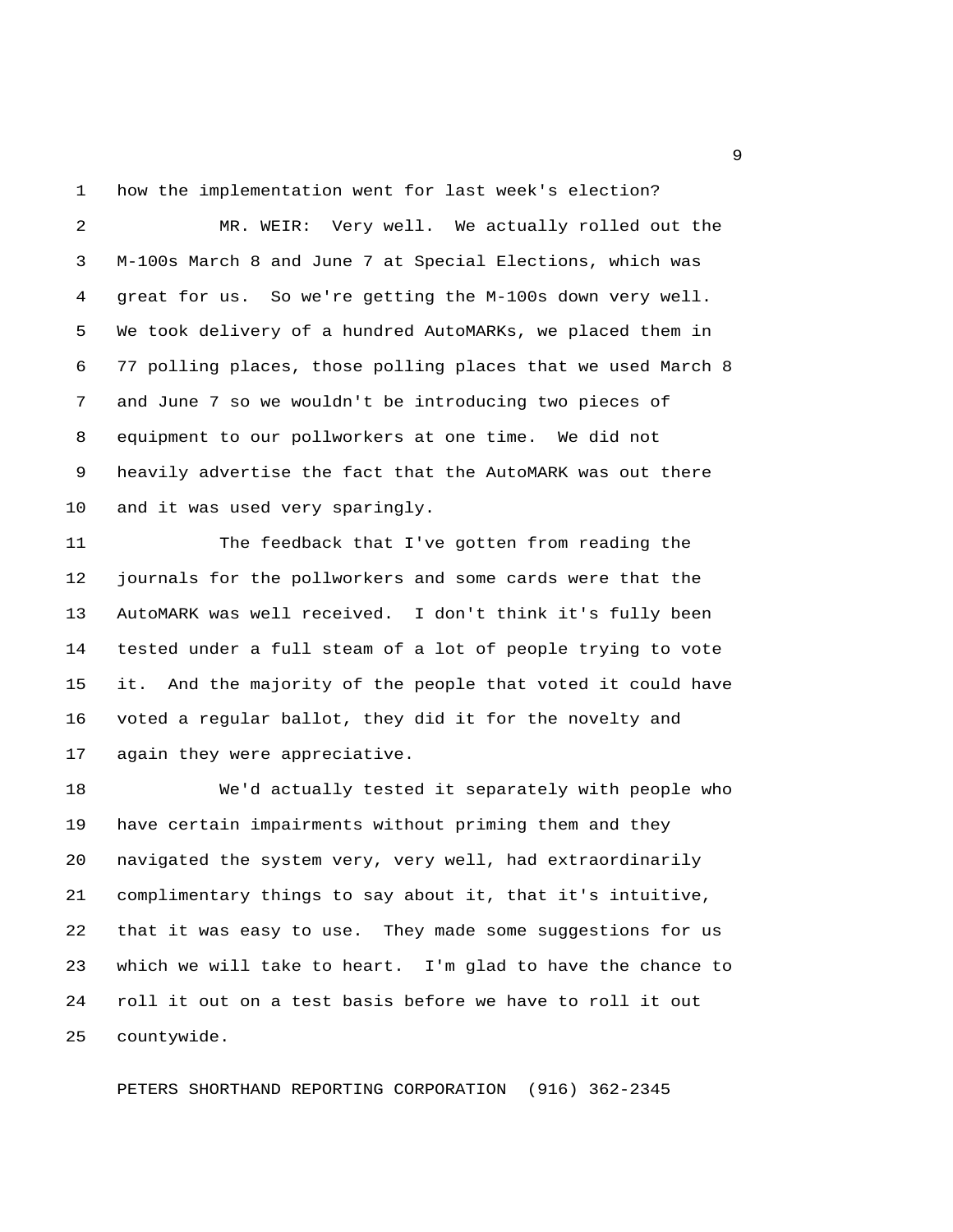1 CHAIRPERSON PEREZ: So there's going to be two or 2 three Special Elections you've had this year. 3 MR. WEIR: We had two Specials, plus November 8. 4 So we're now getting the real experience which is great to 5 test how you've trained, because no matter how you set it 6 up, there are nuances in your training programs that you 7 need to address. So we've now rolled it out for three 8 elections, and we're going to end up with a 58 percent turn 9 out, so it got a good test. 10 CHAIRPERSON PEREZ: Very good. 11 Mr. Finney? 12 BOARD MEMBER FINNEY: I'm good. 13 CHAIRPERSON PEREZ: Mr. Guardino? 14 BOARD MEMBER GUARDINO: I'm fine. 15 CHAIRPERSON PEREZ: Okay, is there a motion? 16 BOARD MEMBER FINNEY: I will make the motion. 17 BOARD MEMBER KAUFMAN: And I will second. 18 CHAIRPERSON PEREZ: Mr. Finney moves, Mr. Kaufman 19 seconds. 20 BOARD MEMBER FINNEY: The staff recommendation. 21 CHAIRPERSON PEREZ: Yes. The staff recommendation 22 in the amount of \$4,959,984.00. 23 MS. MONTGOMERY: John Perez? 24 CHAIRPERSON PEREZ: Aye. 25 MS. MONTGOMERY: Stephen Kaufman?

PETERS SHORTHAND REPORTING CORPORATION (916) 362-2345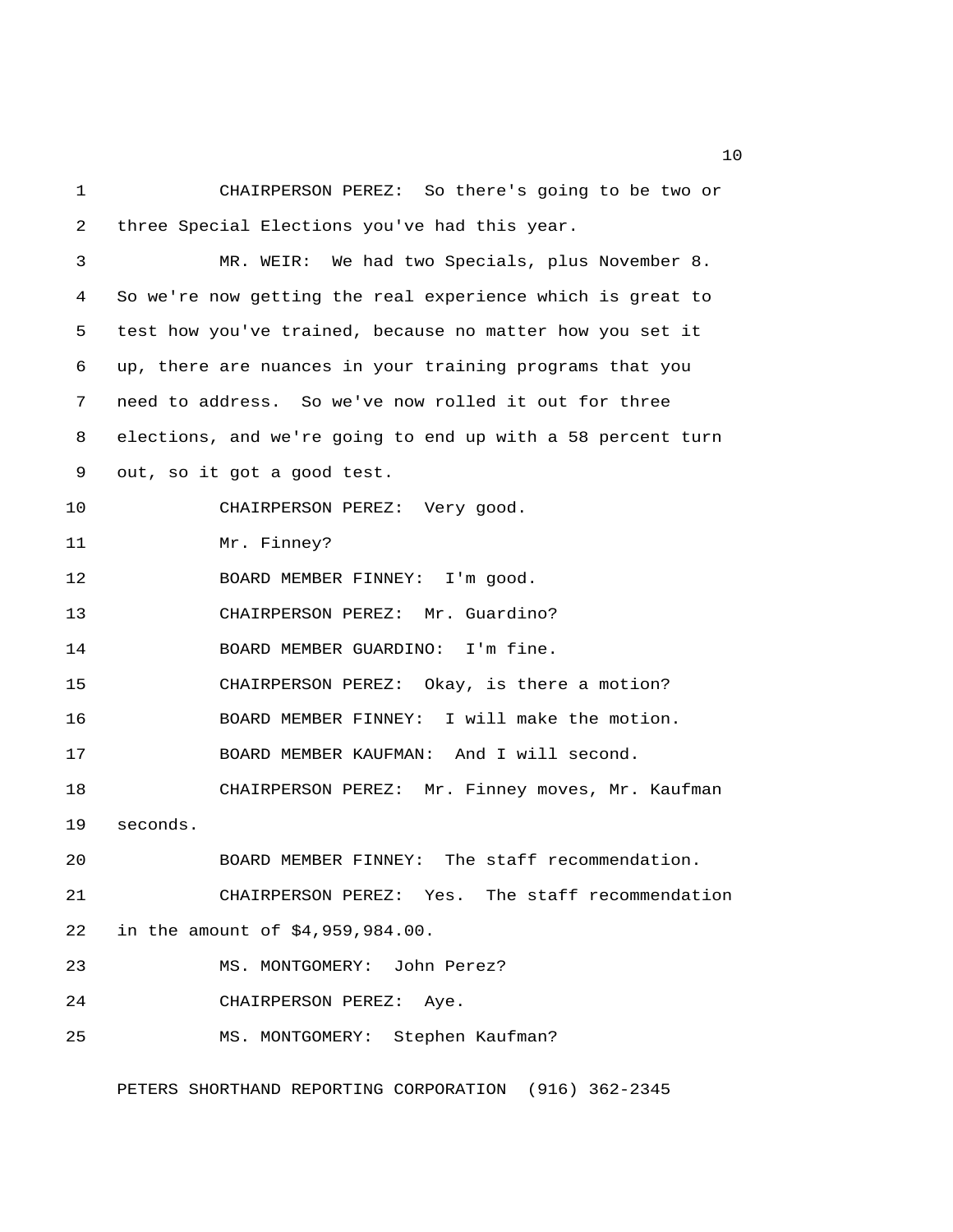1 BOARD MEMBER KAUFMAN: Aye.

2 MS. MONTGOMERY: Tal Finney? 3 BOARD MEMBER FINNEY: Aye. 4 MS. MONTGOMERY: Carl Guardino? 5 BOARD MEMBER GUARDINO: Aye. 6 CHAIRPERSON PEREZ: All in favor. Thank you very 7 much. 8 The next item before us, 5B, Kings County. 9 MS. LEAN: Kings County will be upgrading their 10 voting system in one phase. Staff recommends allocating 11 their full allocation of \$581,008.11.

12 Their precinct-based system will be the AVC Edge, 13 the Sequoia-based system, it's a touchscreen unit, 200 14 units. They are also purchasing 250 units of the VeriVote 15 DRE Printers, and they are purchasing one Optech 400 Ballot 16 Counter unit for their absentee system.

17 Kings County plans to begin using the DRE voting 18 equipment as a precinct-based system in the November 8th 19 election. Kings County projects that their project 20 completion date will be upon certification of the June 6th, 21 2006, Primary. The AVC Edge DRE unit being purchased by 22 Kings include a VeriVote Printer, which is an AVVPAT 23 component.

24 Kings County's Project Documentation Plan meets 25 all of the requirements for completeness. The Sequoia AVC

PETERS SHORTHAND REPORTING CORPORATION (916) 362-2345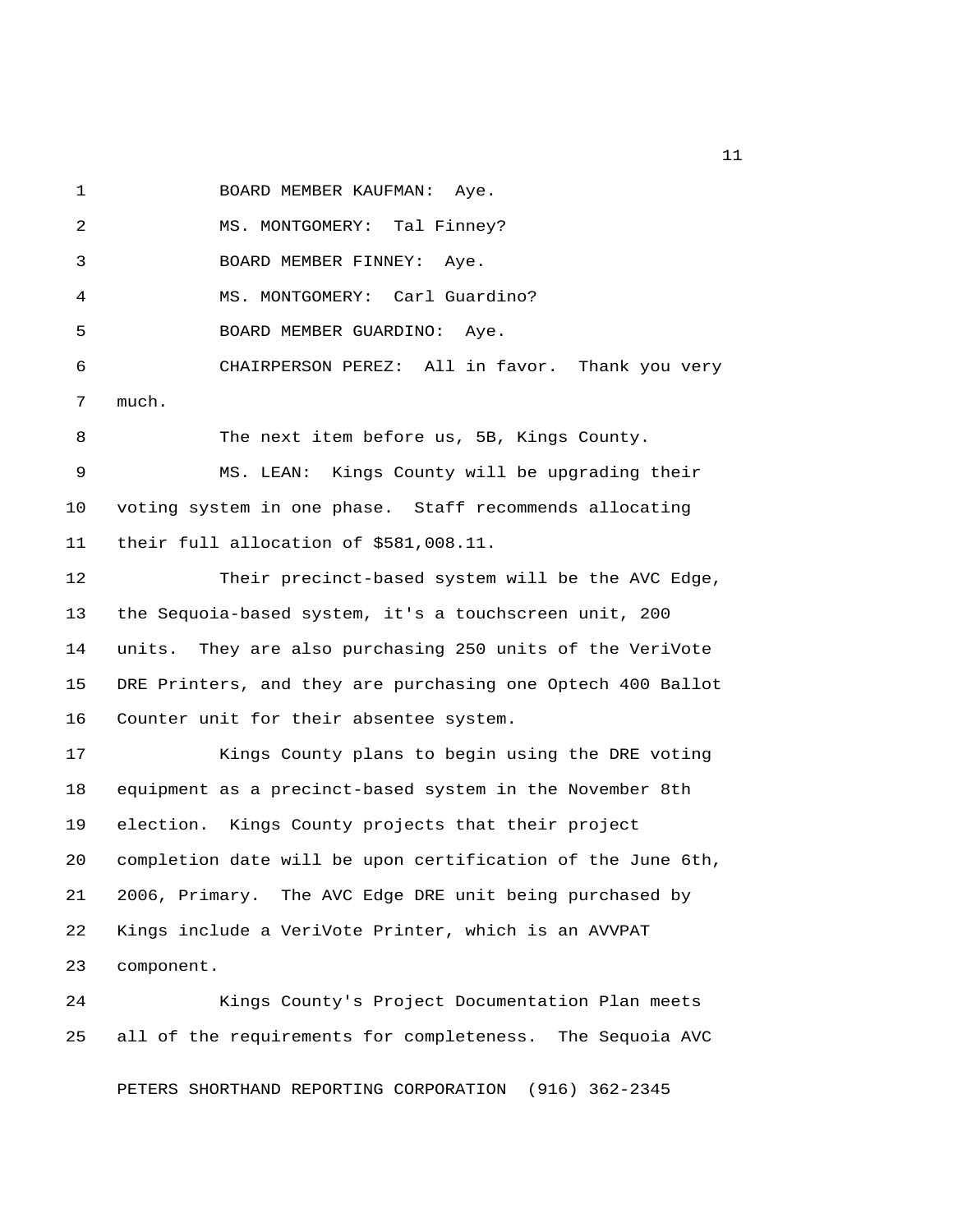1 Edge units with the VeriVote Printers and the Optech 400 2 unit are certified for use in California, as has been stated 3 before.

 4 Please note that the software being used to run 5 the AVC Edge units currently has a condition on the 6 certification for its use as the software cannot be used in 7 a California Primary. This condition is expected to be 8 resolved shortly.

 9 Kings County will continue to use their Optech 10 400-C Optical Scan with their absentee system and they will 11 be implementing the AVC Edge DRE units in the November 8th 12 election.

13 Kings County staff has had an opportunity to talk 14 to all their pollworkers individually while preparing for 15 the November 8th Special Statewide Election. And the County 16 plans to solicit feedback from the staff, the pollworkers 17 and voters after the election and will adjust their 18 procedures accordingly.

19 Kings County believes that by deploying a DRE unit 20 in all of their polling places it will bring the County to 21 full compliance of the requirements of the Help America Vote 22 Act, as a DRE system provides access to voters with 23 disabilities and it also satisfies the second-choice voting 24 requirement by not allowing overvotes and identifying 25 undervotes to the voter.

PETERS SHORTHAND REPORTING CORPORATION (916) 362-2345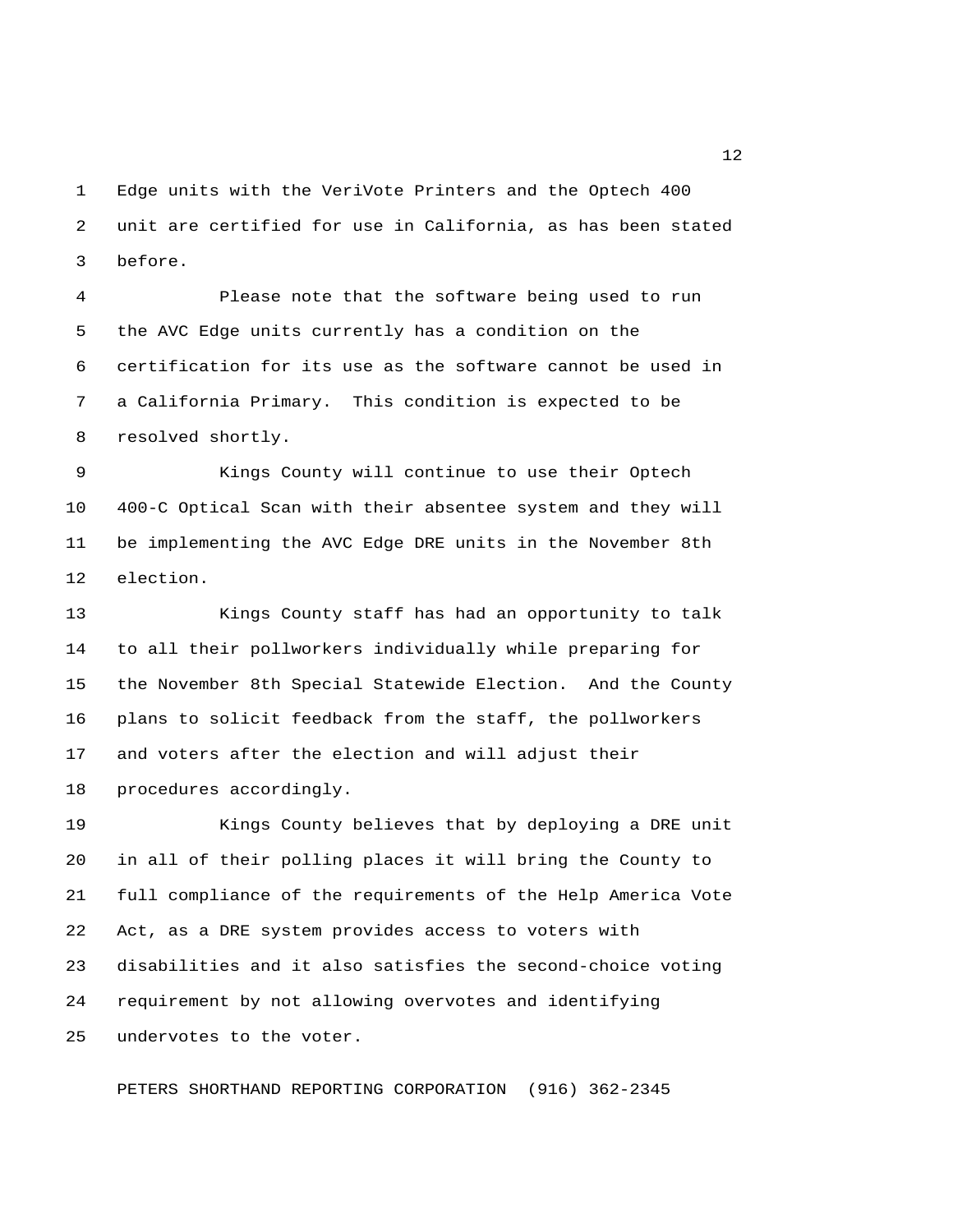1 Kings County will only receive VMB payments when 2 they have submitted invoices for the purchase of their 3 voting equipment.

 4 Please note that the staff proposed funding award 5 is based upon allowable reimbursement under Proposition 41 6 for voting equipment hardware and software only. The 7 training and other support services listed in Kings County 8 would not be covered as a reimbursable claim under 9 Proposition 41.

10 Staff recommends, it is our recommendation, that 11 Kings County's Project Documentation Plan be approved and a 12 Funding Award letter be issued in the amount of \$581,008.11. 13 Any questions?

14 CHAIRPERSON PEREZ: I have none of staff. 15 Does anybody else have any questions of staff? 16 Is Ken Berry here or somebody else from Kings? 17 MS. LEAN: I'm unaware of their attendance. 18 CHAIRPERSON PEREZ: Nobody from Kings in the room? 19 Okay, then I actually do have the question you 20 anticipate. Where are we on our Primary application on the

21 issue?

22 MR. MCDANNOLD: My last conversation with a 23 representative of the vendor last week was they are now, 24 actually with two different representatives of Sequoia, are 25 talking about timingwise not coming forward to us with an

PETERS SHORTHAND REPORTING CORPORATION (916) 362-2345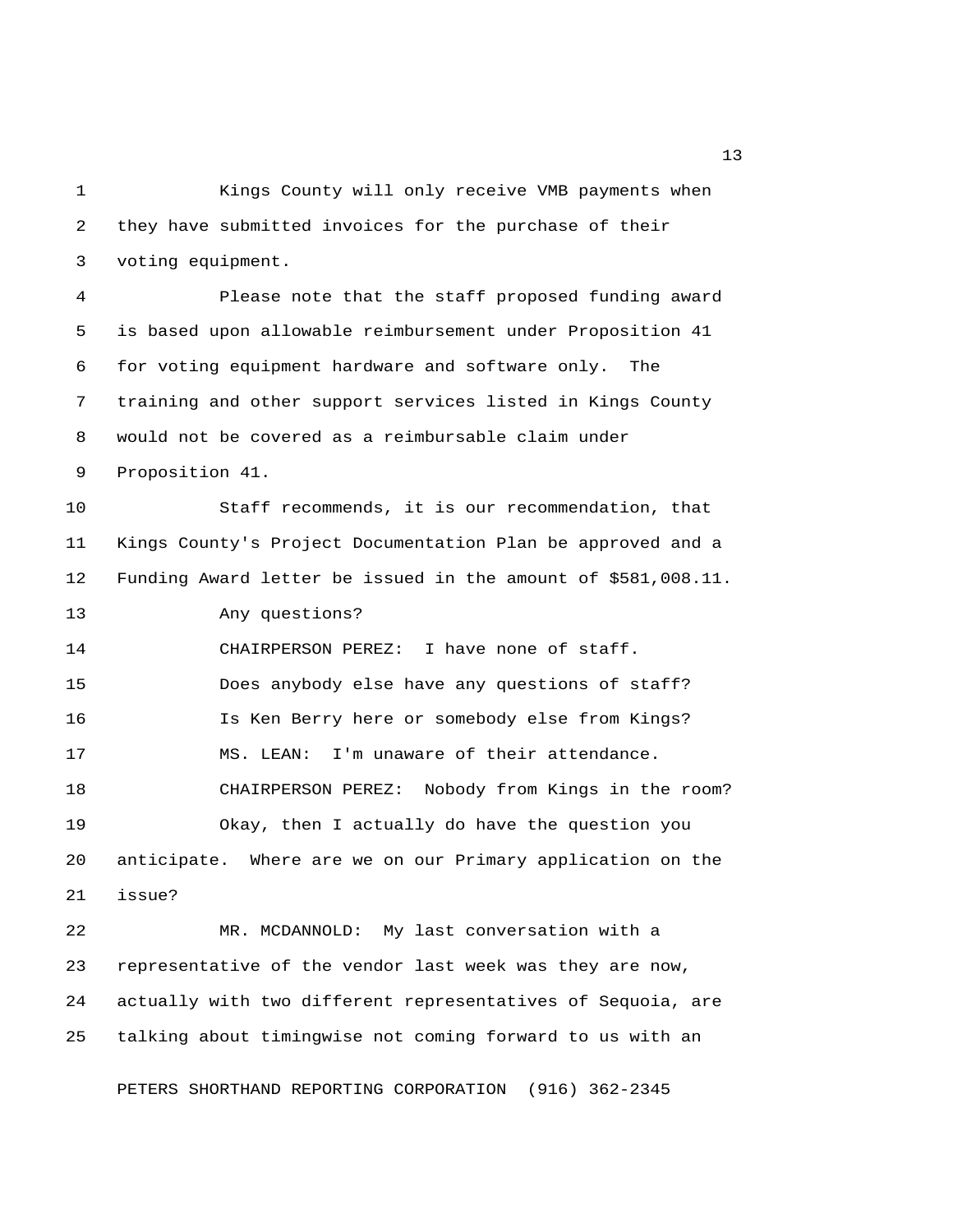1 application until January most likely. Still possibly 2 December, but very possibly it's going to be January now. 3 CHAIRPERSON PEREZ: So we will amend the staff 4 report to be the beginning of 2006, not the end of the year. 5 MS. LEAN: As I indicated in my oral report, I  $6$  said  $-$  7 CHAIRPERSON PEREZ: She said very soon. 8 (Laughter.) 9 BOARD MEMBER KAUFMAN: She said shortly. 10 CHAIRPERSON PEREZ: I just want to amend the 11 written report that said end of the year, although it 12 doesn't say which year. 13 MS. LEAN: No, it does not. And we do hope that 14 they will have it in by then. 15 CHAIRPERSON PEREZ: We are talking about the 16 condition of -- and Mr. Bustamante is now with us. The 17 condition and the inability for using the technology in 18 California primaries, something a couple of us think might 19 be an important thing for the technology to be able to be 20 used for. 21 MR. MCDANNOLD: There is a log jam at the federal 22 level in terms of qualification right now and the 23 overwhelming number of systems and applications that are 24 trying to go through the federal process and meet the

PETERS SHORTHAND REPORTING CORPORATION (916) 362-2345

25 January 1 deadline.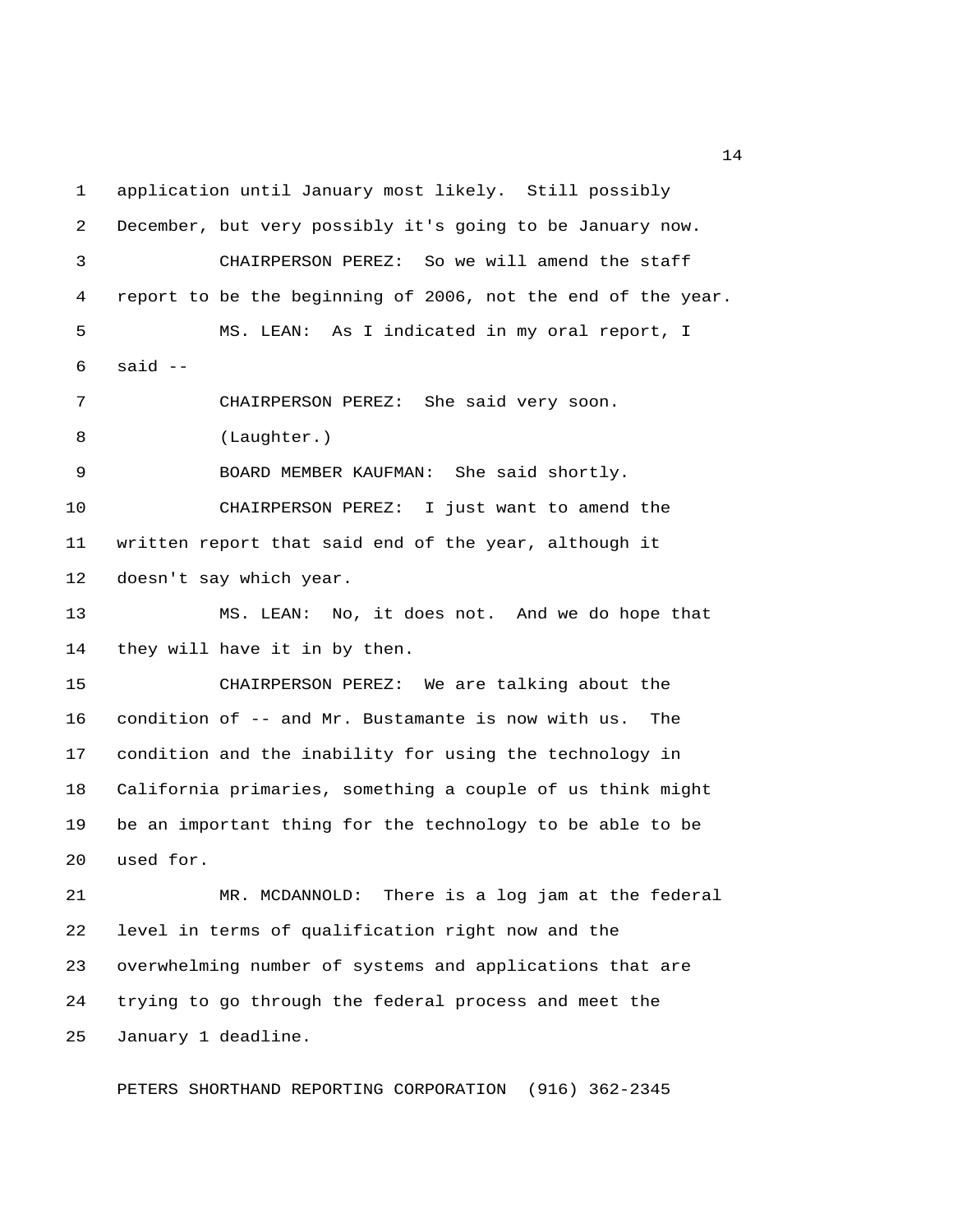1 CHAIRPERSON PEREZ: But the issue is a state 2 standard, not a federal standard, but it has to be federally 3 approved first? 4 MR. MCDANNOLD: It has to be federal qualified 5 first. 6 CHAIRPERSON PEREZ: All right. Okay. Anybody 7 else on this item? 8 Is there a motion? 9 BOARD MEMBER KAUFMAN: I will move to adopt the 10 staff recommendation. 11 BOARD MEMBER FINNEY: I will second the motion. 12 CHAIRPERSON PEREZ: Mr. Kaufman moved and Mr. 13 Finney seconds. 14 Please call the role. 15 MS. MONTGOMERY: John Perez? 16 CHAIRPERSON PEREZ: Aye. 17 MS. MONTGOMERY: Stephen Kaufman? 18 BOARD MEMBER KAUFMAN: Aye. 19 MS. MONTGOMERY: Michael Bustamante? 20 BOARD MEMBER BUSTAMANTE: Aye. 21 MS. MONTGOMERY: Tal Finney? 22 BOARD MEMBER FINNEY: Aye. 23 MS. MONTGOMERY: Carl Guardino? 24 BOARD MEMBER GUARDINO: Aye. 25 CHAIRPERSON PEREZ: Okay. We have an approval.

PETERS SHORTHAND REPORTING CORPORATION (916) 362-2345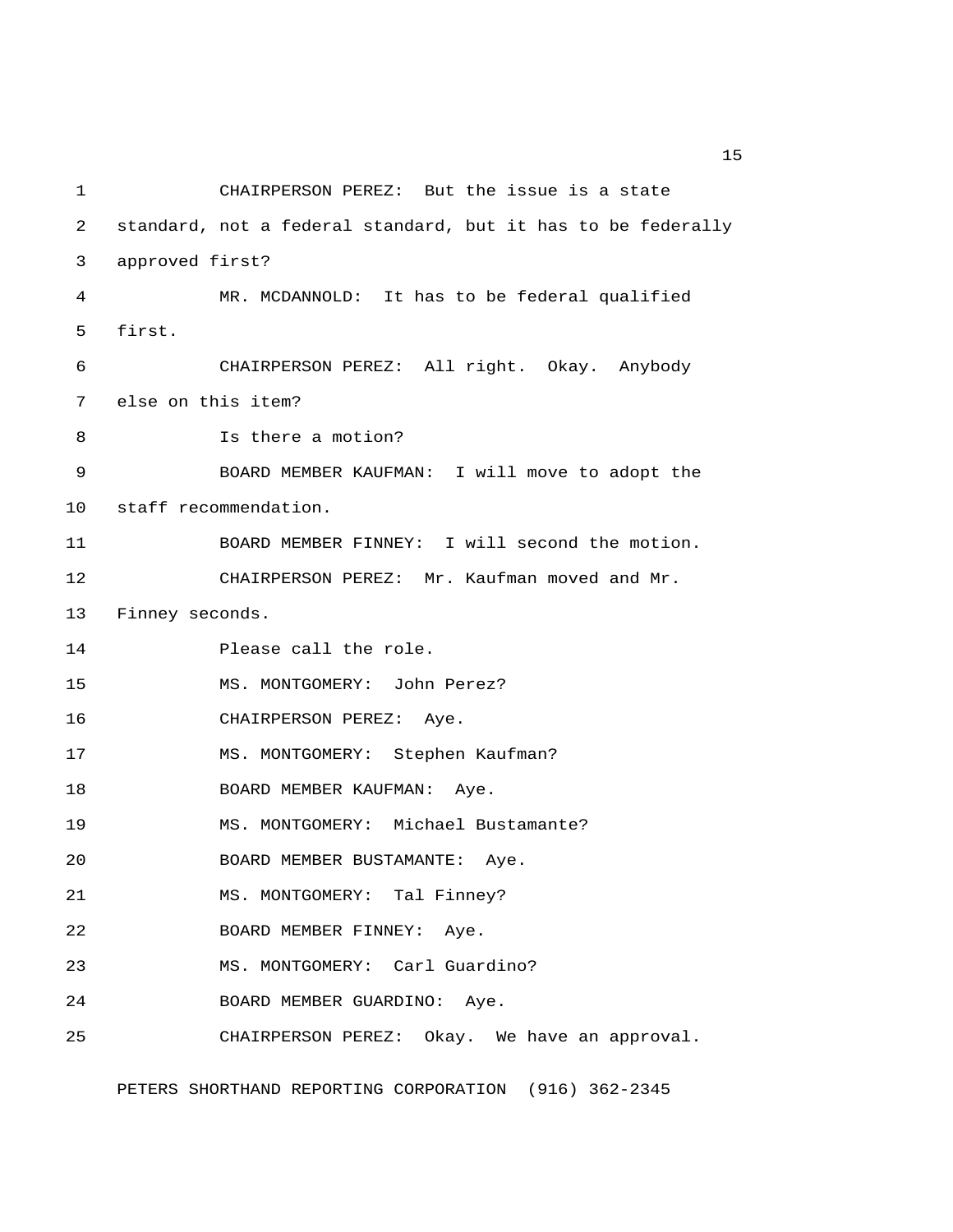1 That is the end of Item 5 for us.

 2 Now, Item 6, Staff Report on Related Issues. The 3 first is discussion of proposed language for County 4 Quarterly Status Reports. I note that we have a copy of 5 your draft in each of our packets and I hope we've all have 6 a chance to review.

 7 Do you have anything to add to this? 8 MS. LEAN: I just wanted to indicate that at the 9 September 23rd, 2005, meeting, the Board unanimously 10 approved extending the deadline to submit the Project 11 Documentation Plan to 1/1/07, but will require counties who 12 have not submitted their plan by December 31st, 2005, to 13 submit quarterly status reports. After we indicated that 14 staff would come up with some draft language, we did include 15 the language that Stephen Kaufman requested at the last 16 meeting into the quarterly status report. The only question 17 that I have and I brought it back forward to you again is 18 because Mr. Bustamante had indicated he wanted some language 19 and you were not in attendance last time, but I still want 20 you to take a look at this and make sure that you're okay 21 with this?

22 BOARD MEMBER BUSTAMANTE: Yeah, the BOS. 23 MS. LEAN: Yes, okay, great. We will make minor 24 adjustments. But if the language is approved, staff 25 recommends that the report be due to us by January 20th,

PETERS SHORTHAND REPORTING CORPORATION (916) 362-2345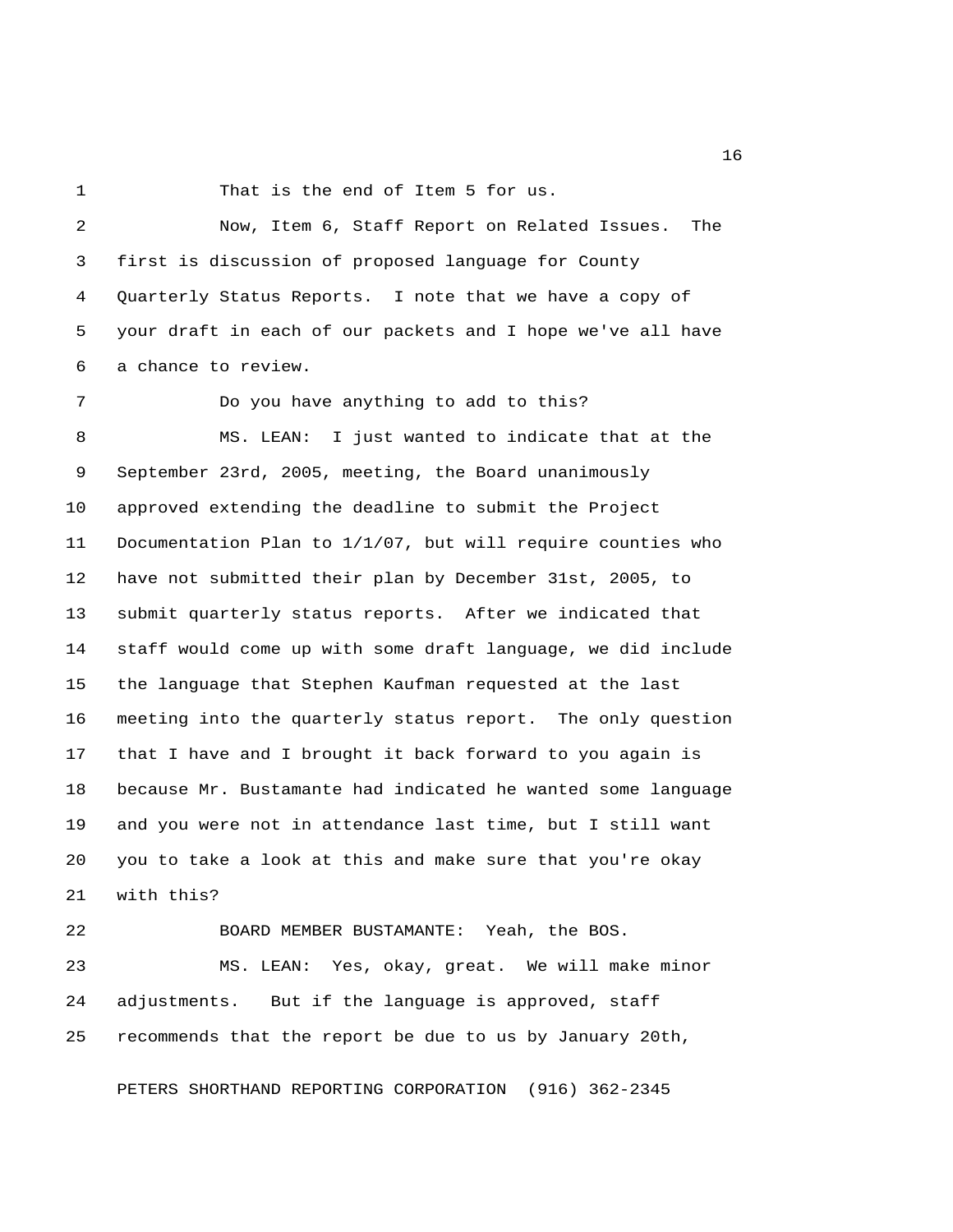1 which is a Friday, and the report to be given to the Board 2 in the February meeting on the status of where all the rest 3 of the counties who do not submit a plan by December 31st. 4 CHAIRPERSON PEREZ: The first couple of them are 5 right. On Item 4, as you county. And Item 8, it's during 6 not suring. They changed the first letter. 7 So are we correct that your is the second word in 8 Point 4 and during is the first word in Point 8? 9 MS. LEAN: That's correct. 10 CHAIRPERSON PEREZ: We do read what you give us. 11 MS. LEAN: We are glad that you pay attention, 12 thank you, sir. 13 CHAIRPERSON PEREZ: Do we need to approve this? I 14 don't think we do, I think we already -- we directed staff 15 to create this, I don't think we need to go backwards. 16 MS. LEAN: You've adopted this and it is adopted. 17 I will send out notice to all the counties who have not 18 submitted a plan by December to make sure that they submit 19 this interim or this quarterly status report by January 20 20th. 21 CHAIRPERSON PEREZ: Very good. The next item 22 before us, 6B, update on Del Norte County and San Benito 23 County's amendment from their vendor contract language. 24 Jana, do you want to start us off on this or does 25 Michael.

PETERS SHORTHAND REPORTING CORPORATION (916) 362-2345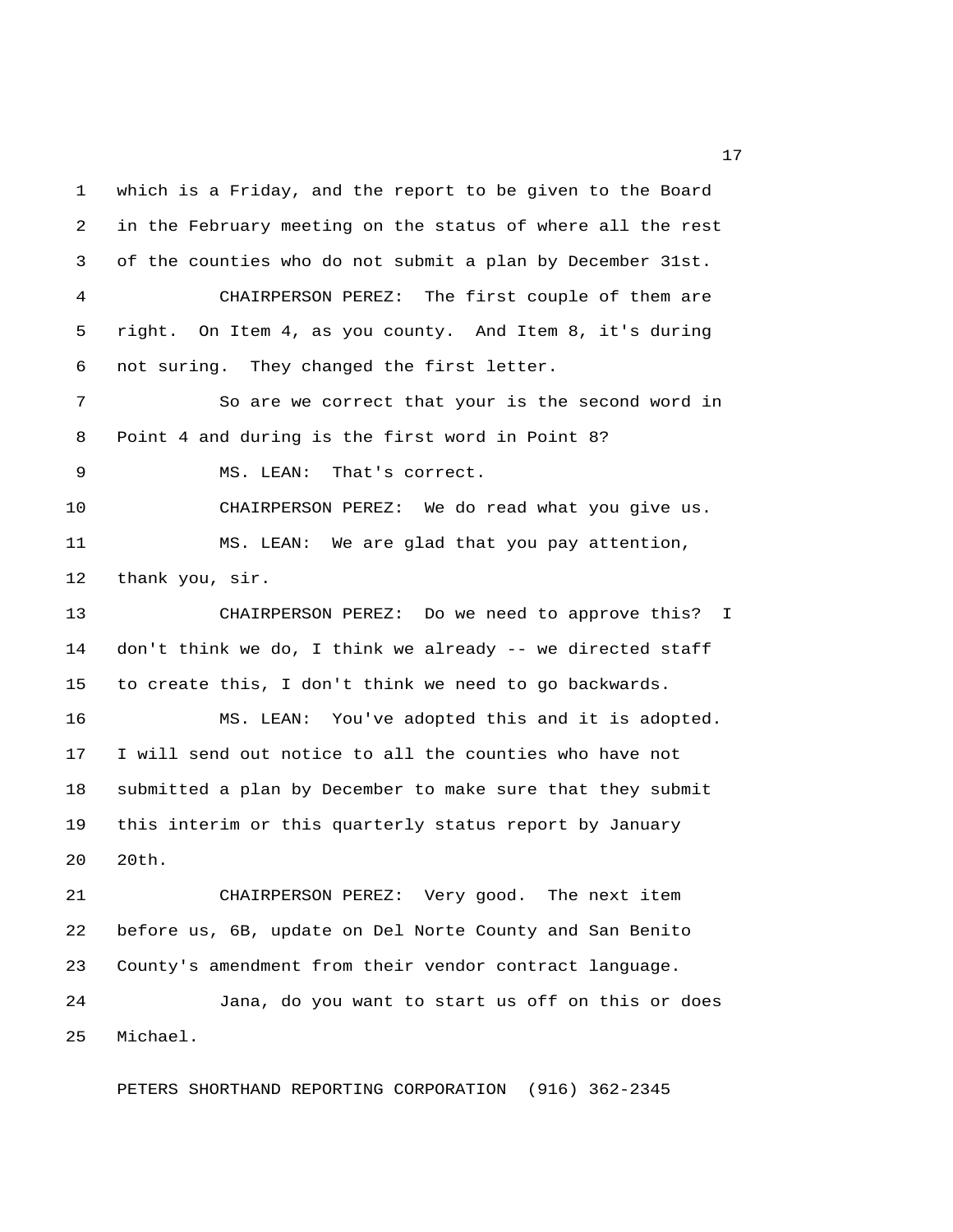1 MS. LEAN: I will go ahead and start us off on 2 this.

 3 Sequoia Voting Systems and our executive office 4 did come to an agreement on the contract language. It was 5 provided in your package, I did e-mail it out as soon we got 6 it finalized. It was finalized on November 4th, so it 7 wasn't that long ago.

 8 San Benito County very diligently got their 9 contract amended and they have submitted the amendment in 10 their packet. Del Norte County did get their contract 11 amended. They signed it, but they haven't had the vendor 12 sign it yet. So they currently have it in the works, but 13 they haven't actually submitted the forms yet.

14 But I wanted to bring these forward to let you 15 know that the contract language was changed and it was 16 agreed upon, and we can issue funding awards if we choose 17 to, Funding Award letters, if you choose to at the time.

18 CHAIRPERSON PEREZ: It satisfies the issues that I 19 raised in our last two meetings from my perspective, but I 20 want to see if it satisfies everybody else's issues.

21 I do have one question on the final paragraph of 22 the language in our packet. See the bold type, the any 23 voting system purchase or funds allocated by the Secretary 24 of State's office. Do you follow where I'm reading?

25 MR. KANOTZ: Yes, sir.

PETERS SHORTHAND REPORTING CORPORATION (916) 362-2345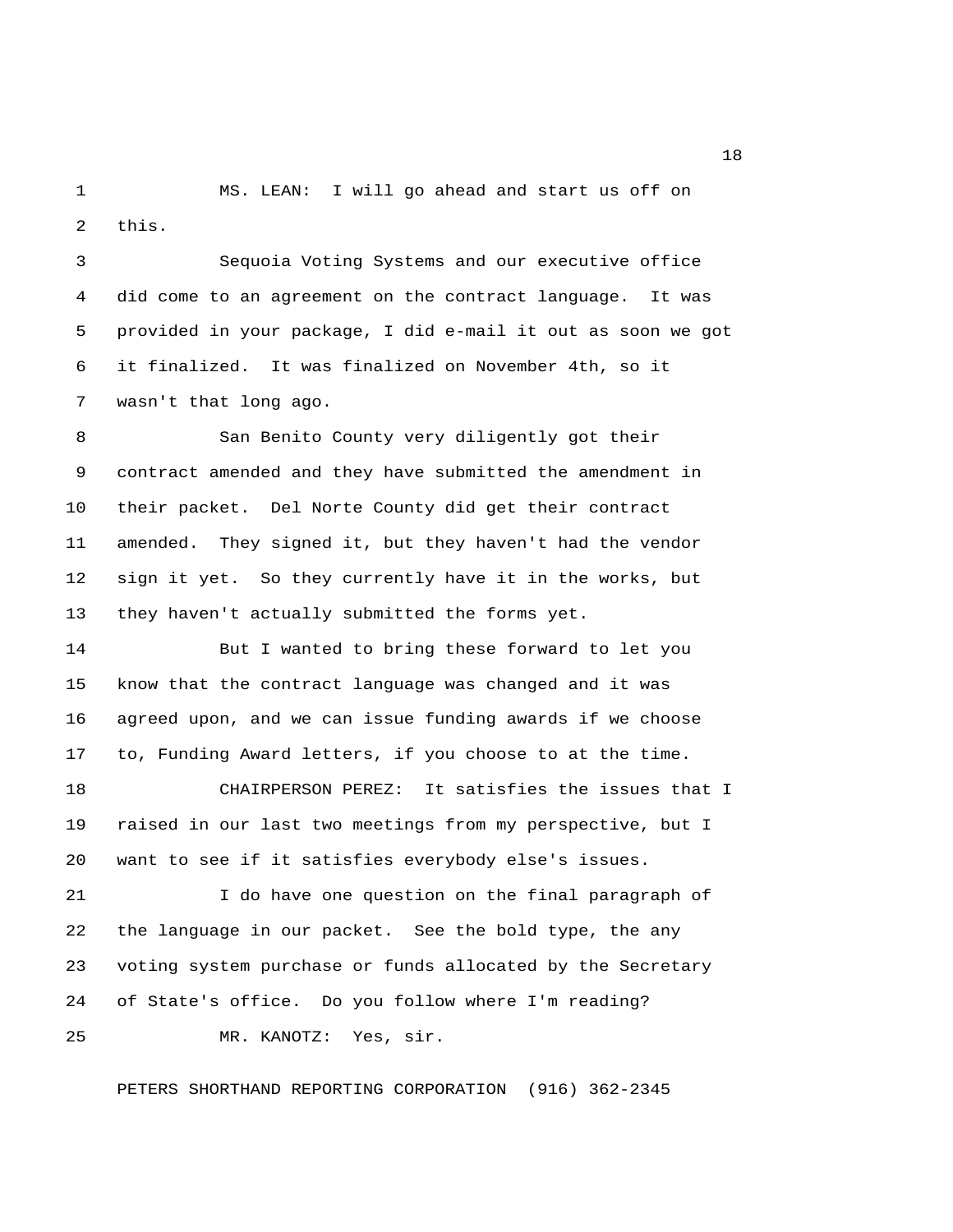1 CHAIRPERSON PEREZ: My question is this, am I to 2 not read that to be applicable to the actions of this Board 3 because technically it's not an allocation by the 4 Secretary's Office? 5 Jana? 6 MS. LEAN: It does actually go further on and say 7 that the California Elections Code and the Voting 8 Modernization Board was created through those bonds acts, 9 which is part of the code. So if you read it that way. 10 Although the Secretary of State doesn't authorize the money, 11 the Board does. 12 CHAIRPERSON PEREZ: Right. My only concern was 13 the reference of the term allocated. 14 MS. LEAN: Okay. 15 CHAIRPERSON PEREZ: I track with you in terms of 16 the reference to the Code, but I would just -- either way 17 we're coming from the same point of view as the Secretary's 18 Office, I just wanted to flag that because I don't think 19 that allocation actually -- allocation by the Secretary 20 doesn't actually capture from my perspective, although I may 21 be wrong on that, the actions that we undertake here. 22 BOARD MEMBER KAUFMAN: The Secretary of State, as 23 I understand it, allocates money that comes to the State 24 through HAVA. 25 MS. LEAN: Correct.

PETERS SHORTHAND REPORTING CORPORATION (916) 362-2345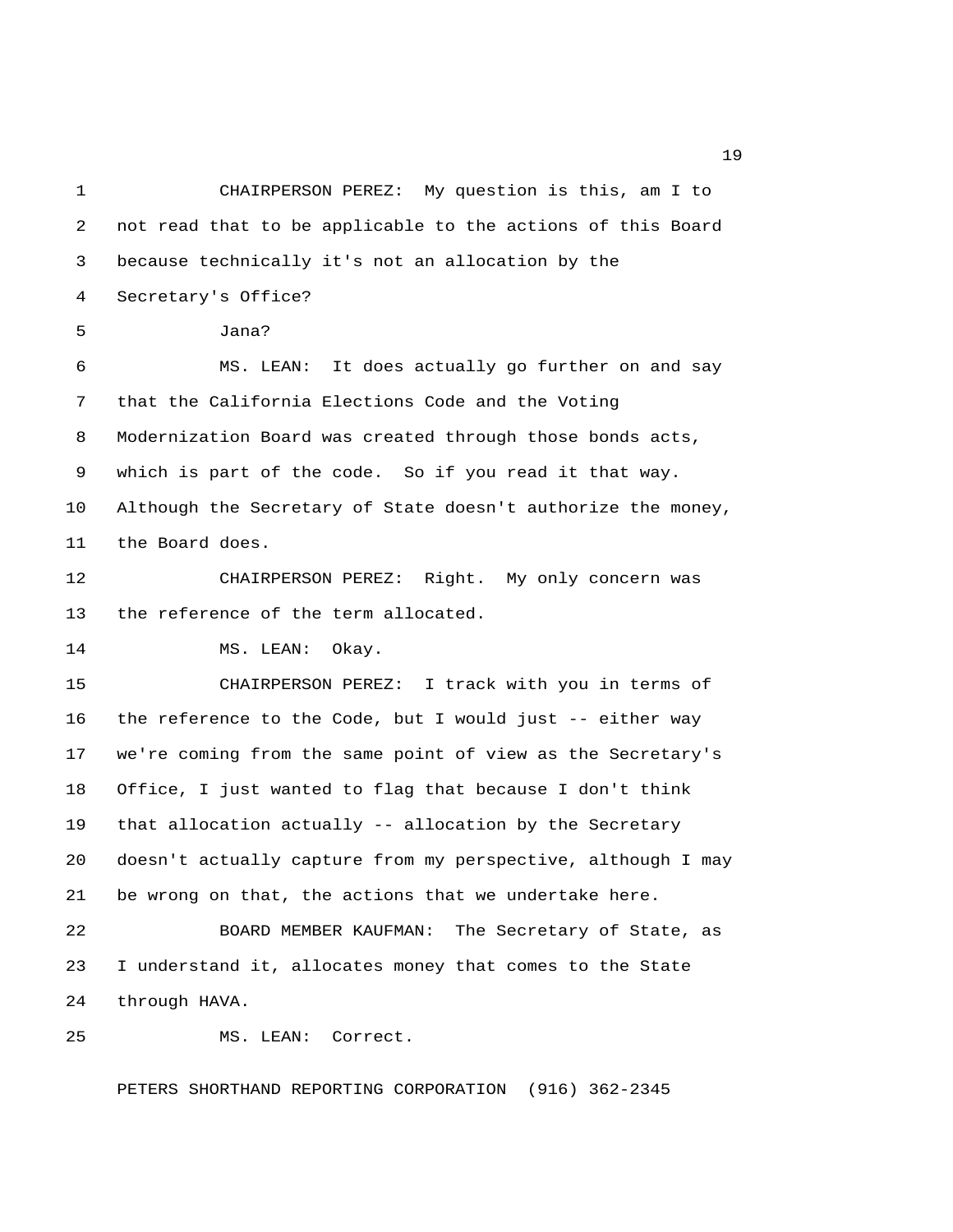1 BOARD MEMBER KAUFMAN: But the money that we 2 allocate, this Board allocates, is coming from a pool of 3 money that this Board got it's allocation, and not the 4 Secretary of State. So I think that's where the Chair's 5 comments were directed. So I guess the only issue is 6 whether this somehow limits this language, limits this 7 application.

 8 CHAIRPERSON PEREZ: I think regardless of whether 9 this language limits, I think in concept and in spirit we're 10 in the same place as the Secretary's Office. My reading of 11 it though doesn't limit or control our actions. I just want 12 to hear feedback on that as I read that again this morning 13 on the plane.

14 MR. KANOTZ: Well, I don't think via contract the 15 Secretary of State could impose these requirements on the 16 Board, and therefore I think that's probably why they phrase 17 it as they have.

18 CHAIRPERSON PEREZ: We don't have a problem with 19 that, I just wanted to flag the issue.

20 BOARD MEMBER KAUFMAN: We just wanted to 21 understand and make sure everybody understands it the same 22 way.

23 CHAIRPERSON PEREZ: And it's not to raise the 24 issue or raise an issue of contention, it's just to get some 25 consistency and understanding of what the language means.

PETERS SHORTHAND REPORTING CORPORATION (916) 362-2345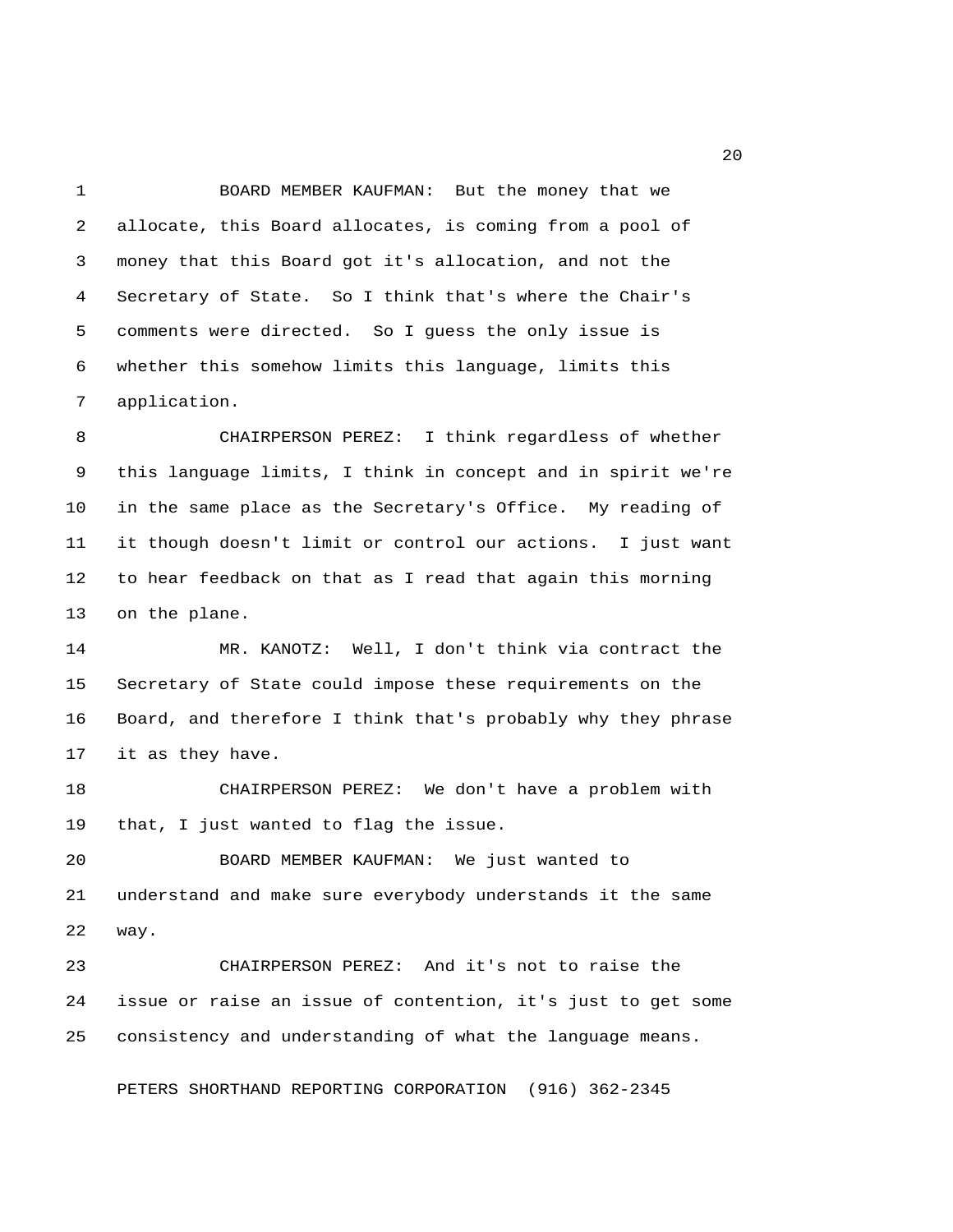1 But we're coming from I think through our previous

 2 discussions and through our previous actions from the same 3 area of concerns that the Secretary has stressed.

4 So anything else on that?

 5 BOARD MEMBER KAUFMAN: No. But I did want to go 6 back to the Del Norte and San Benito issue. I just want to 7 make sure that we're following the procedure that we voted 8 on last time, if we specifically said that the approval was 9 contingent on amendment of the contract?

10 MS. LEAN: That's correct. San Benito County, in 11 your packet, but in front of you today, has signed the 12 contract, has amended the contract. And they did make some 13 minor adjustments when they went back to review the 14 contract. They are going to purchase some additional DRE 15 equipment and one less of their special count ballot 16 counters. It all comes out to the same amount of money. 17 But their information is here.

18 Del Norte County, it is true we do not have their 19 signed, amended contract in front of us. I did talk to 20 Vicky Frasier. It was done right at the very end of Friday, 21 November 4th, and the election was on the 8th. So while I 22 really applaud San Benito for getting it done and getting 23 the job done really quickly, I understand why Del Norte 24 County hasn't been able to provide us with that information. 25 What the Board could do, if you want to is we could just

PETERS SHORTHAND REPORTING CORPORATION (916) 362-2345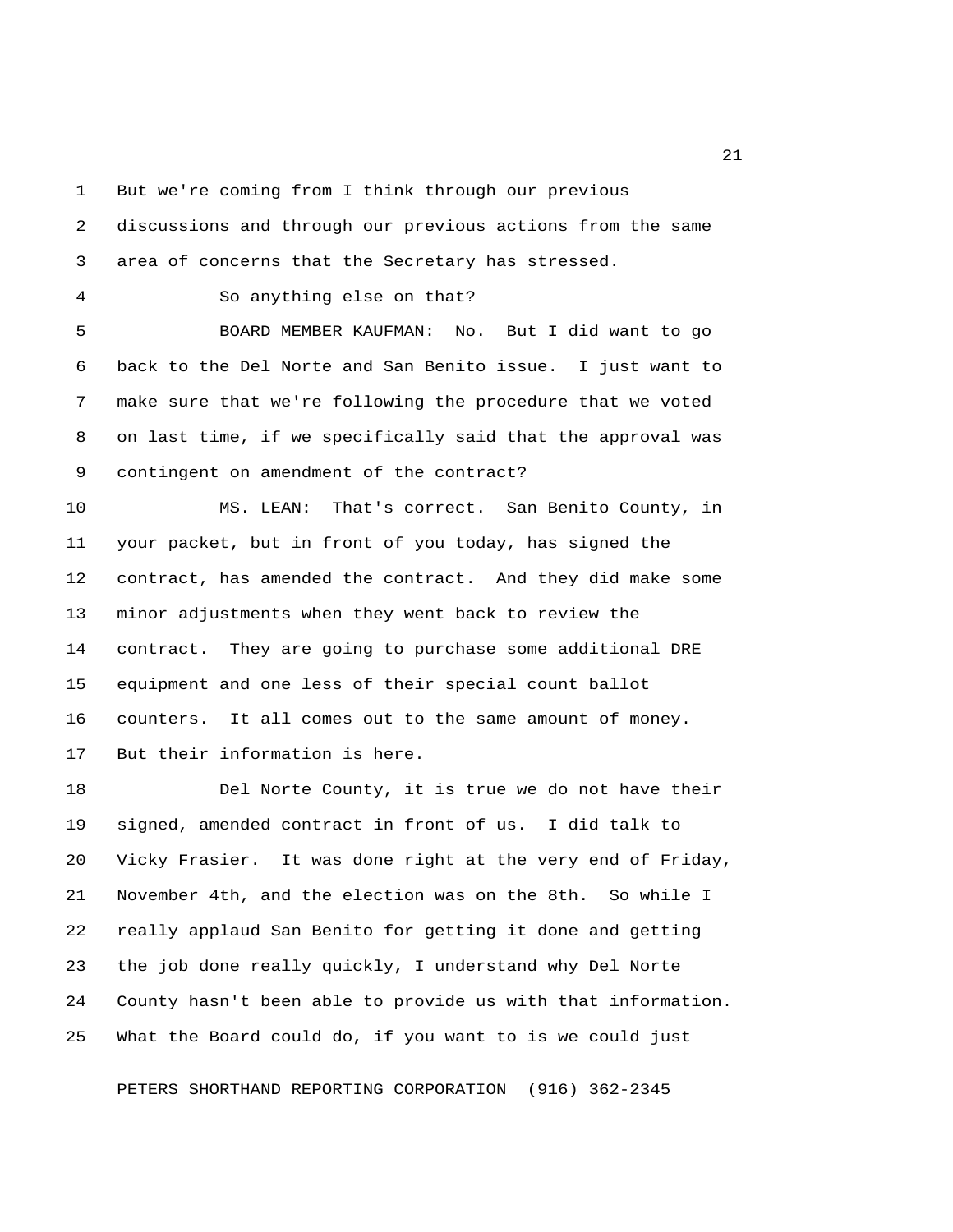1 make a caveat to awarding them the money, but they will not 2 receive any money until we've received that signed 3 amendment.

 4 CHAIRPERSON PEREZ: I think the way we addressed 5 our concern was about the adoption of the language, it 6 wasn't about the execution of the signatures on the 7 document.

8 MS. LEAN: Okay.

 9 CHAIRPERSON PEREZ: So I'm satisfied with that. 10 But my only concern would be that they not further amend the 11 document after November 15th. If there was further 12 amendment after November 15th, then I actually think it's 13 inconsistent with our previous action and I would want it to 14 come before us.

15 MS. LEAN: Okay.

16 BOARD MEMBER KAUFMAN: You mean to further amend 17 the contract to add more purchases?

18 CHAIRPERSON PEREZ: Anything.

19 BOARD MEMBER KAUFMAN: They are only approved for 20 a certain amount.

21 CHAIRPERSON PEREZ: Right. No, no. But further 22 amended terms of their contract, not expanding purchase.

23 BOARD MEMBER KAUFMAN: But my understanding is Del 24 Norte is that the contract may or may not even be amended.

25 CHAIRPERSON PEREZ: No, no, the contract's

PETERS SHORTHAND REPORTING CORPORATION (916) 362-2345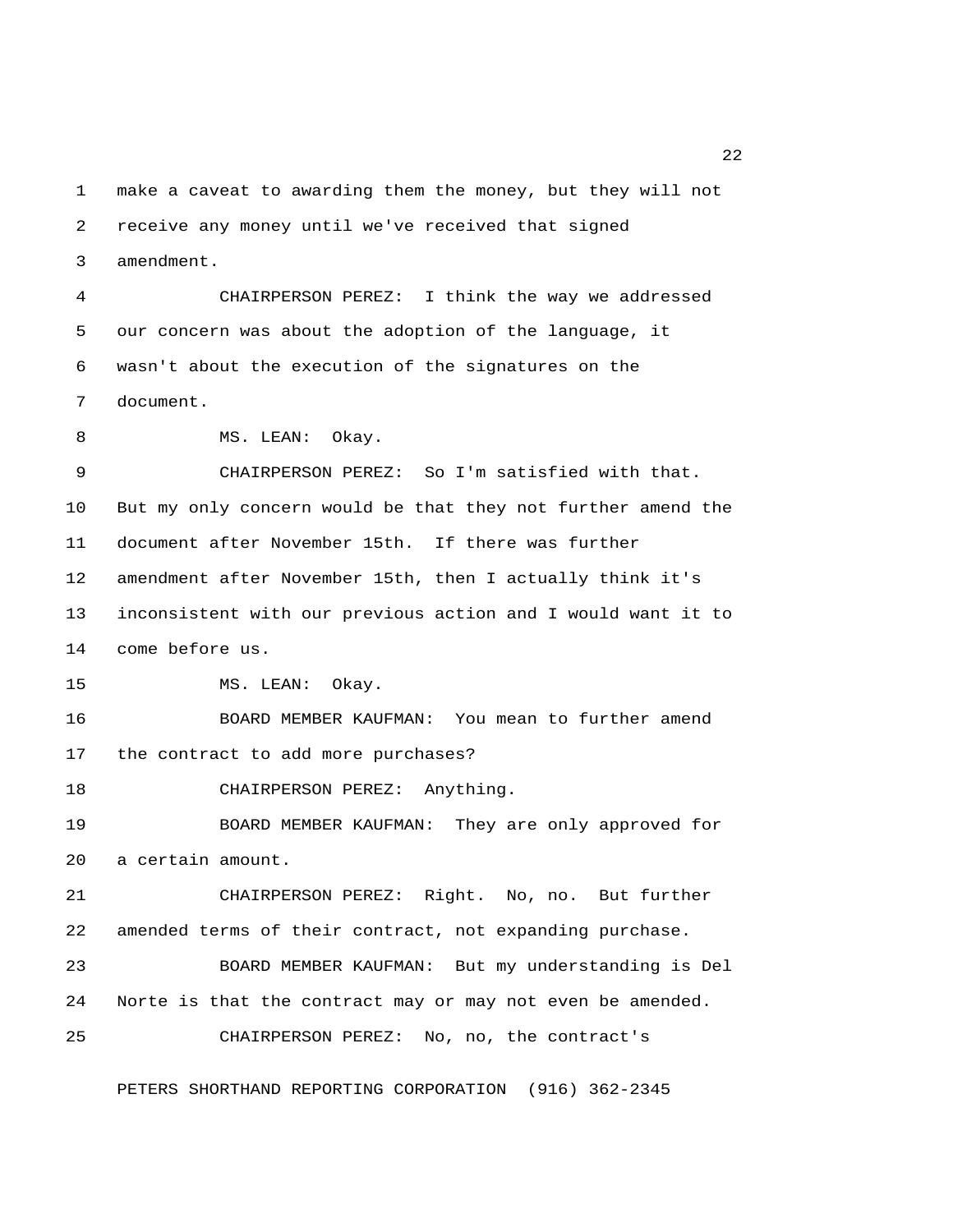1 amended, it's signed by the county, but not signed by the 2 vendor, even though the vendor signed the same language with 3 a different county.

4 MS. LEAN: Correct.

 5 CHAIRPERSON PEREZ: So that's why, as long as -- 6 BOARD MEMBER KAUFMAN: Is it just the signature 7 that's missing?

 8 MS. LEAN: That's correct. And it wasn't any 9 fault of the vendor or the county, it just happened right at 10 the election time.

11 CHAIRPERSON PEREZ: So that's why I raised the 12 issue. As long as they're signing a document consistent 13 with the document that was approved prior to November 15th, 14 I'm fine with it.

15 MS. LEAN: Okay.

16 CHAIRPERSON PEREZ: But if the parties decide to 17 reopen discussions at any point prior to the final signature 18 by the vendor, then I think it comes back before us. So 19 that's the caveat I would rather have in the letter, as long 20 as it's the document that is partially signed at this point. 21 MS. LEAN: We can amend the letter after the 22 meeting.

23 BOARD MEMBER FINNEY: Should we have the originals 24 to this or did they make original copies for us or 25 something?

PETERS SHORTHAND REPORTING CORPORATION (916) 362-2345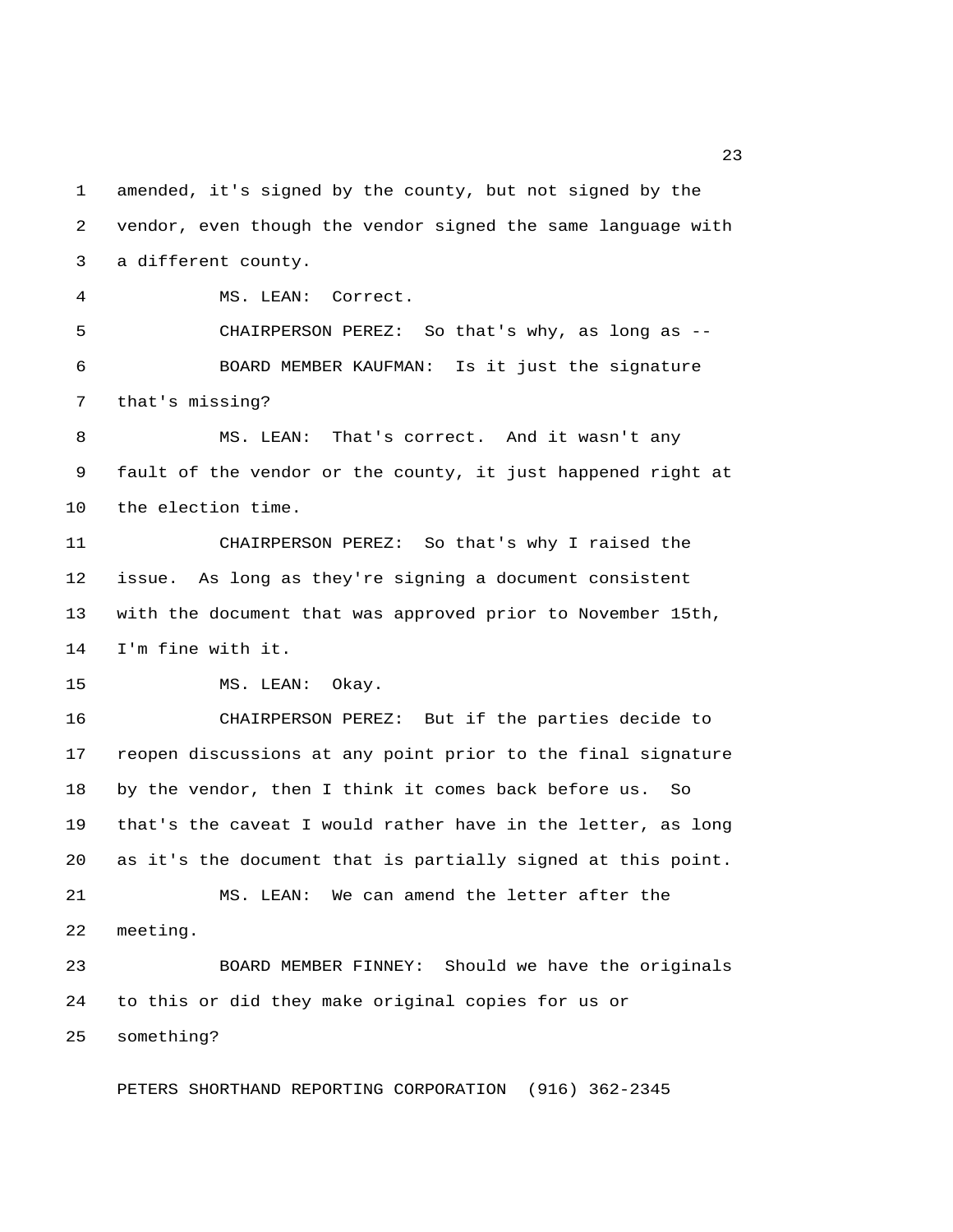1 MS. LEAN: They gave us original copies. 2 BOARD MEMBER BUSTAMANTE: Yes, I was wondering 3 about that. 4 CHAIRPERSON PEREZ: For all the Board Members? 5 MS. LEAN: They did, yes. They went above and 6 beyond. 7 CHAIRPERSON PEREZ: So I guess a motion would be 8 in order to issue the funding allocation letters consistent 9 with the conversation we just had. 10 BOARD MEMBER BUSTAMANTE: So moved. 11 CHAIRPERSON PEREZ: Mr. Bustamante moves and is 12 there a -- 13 BOARD MEMBER KAUFMAN: I will second. 14 CHAIRPERSON PEREZ: Kaufman seconds. 15 MS. LEAN: Would you like me to read the staff 16 recommendation so that it's on record? 17 CHAIRPERSON PEREZ: Sure. 18 MS. LEAN: Okay. For San Benito County, it is our 19 recommendation that San Benito County's Funding Award Letter 20 be issued in the amount of \$303,222.05. 21 CHAIRPERSON PEREZ: So we will take these 22 separately. 23 Mr. Bustamante is your motion on that? 24 BOARD MEMBER BUSTAMANTE: Yes. 25 CHAIRPERSON PEREZ: Mr. Kaufman, do you still

PETERS SHORTHAND REPORTING CORPORATION (916) 362-2345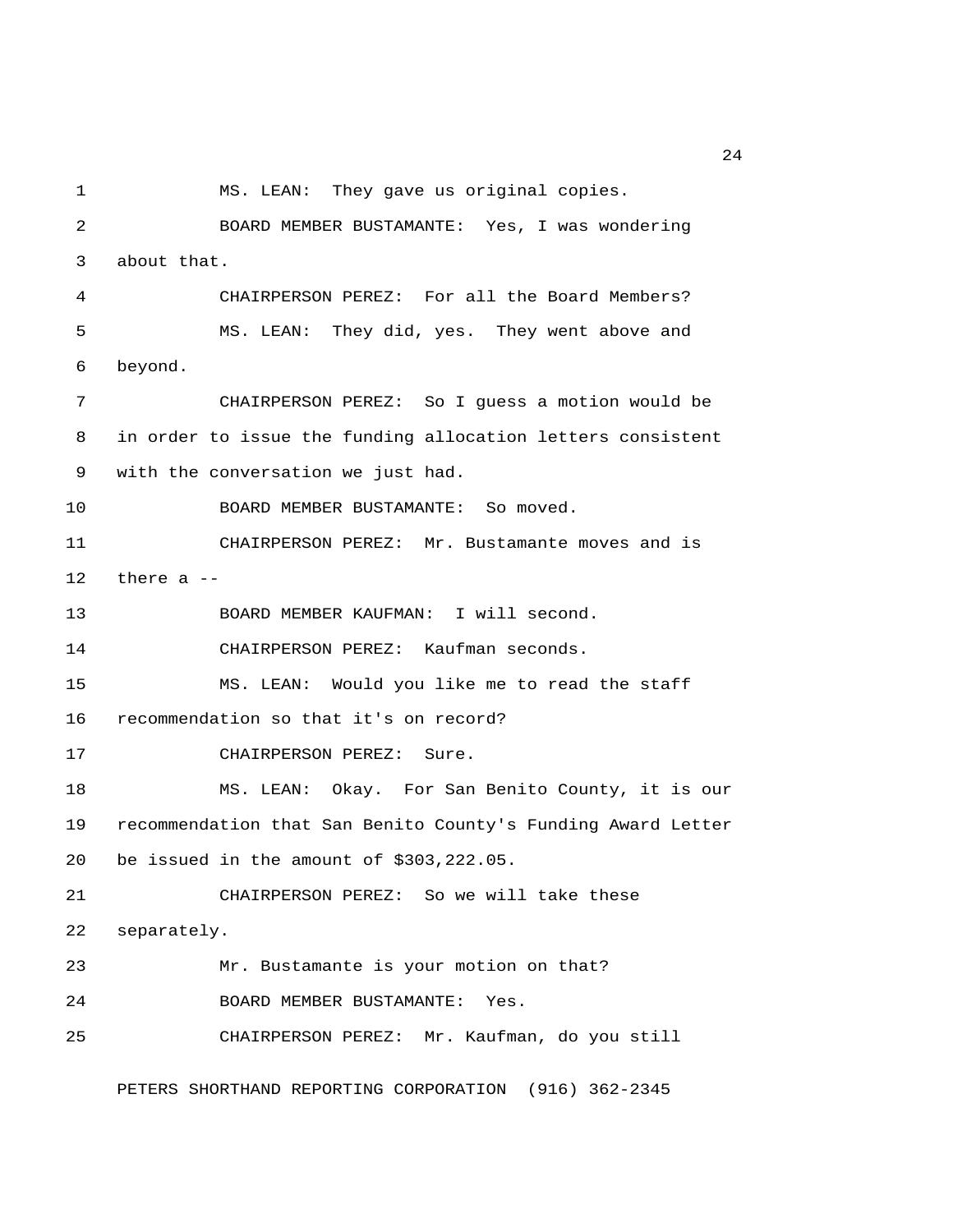1 second?

 2 BOARD MEMBER KAUFMAN: Yes, I still second. 3 BOARD MEMBER FINNEY: Did you put in the 4 contingency? 5 CHAIRPERSON PEREZ: We're not getting there yet. 6 BOARD MEMBER FINNEY: Okay. 7 CHAIRPERSON PEREZ: That's the next one. 8 BOARD MEMBER FINNEY: Well, wait a minute, I'm 9 still not comfortable voting yet. Could you please restate 10 the motion for the record. 11 MS. LEAN: I'm sorry. For San Benito County who 12 has amended their contract and that's provided in your 13 packet, it is our recommendation that San Benito County's 14 Funding Award Letter be issued in the amount of \$303,222.05. 15 CHAIRPERSON PEREZ: Mr. Finney? 16 BOARD MEMBER FINNEY: I was under the impression 17 that you added some -- 18 CHAIRPERSON PEREZ: No, that was to Del Norte that 19 I added some. 20 BOARD MEMBER FINNEY: Oh, I see. Okay. Okay. 21 I'm fine. 22 MS. MONTGOMERY: Now? 23 CHAIRPERSON PEREZ: Please. 24 MS. MONTGOMERY: John Perez? 25 CHAIRPERSON PEREZ: Aye.

PETERS SHORTHAND REPORTING CORPORATION (916) 362-2345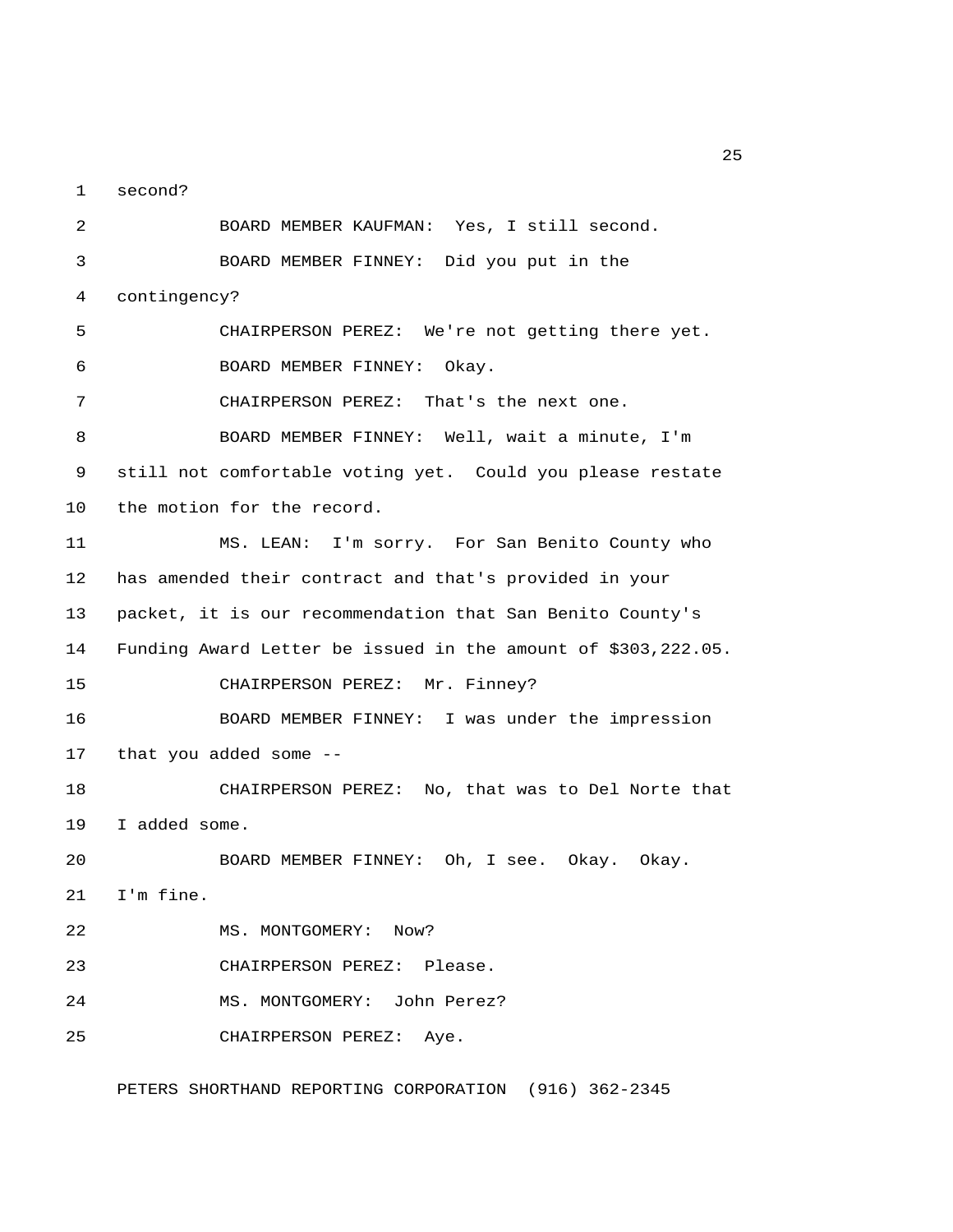1 MS. MONTGOMERY: Stephen Kaufman?

2 BOARD MEMBER KAUFMAN: Aye.

3 MS. MONTGOMERY: Michael Bustamante?

4 BOARD MEMBER BUSTAMANTE: Aye.

5 MS. MONTGOMERY: Tal Finney?

6 BOARD MEMBER FINNEY: Aye.

7 MS. MONTGOMERY: Carl Guardino?

8 BOARD MEMBER GUARDINO: Aye.

9 CHAIRPERSON PEREZ: Very good.

10 Now, would you walk us through the staff

11 recommendation and capture the amendment to the extent that 12 you can for Del Norte.

13 MS. LEAN: Okay. And it is the staff

14 recommendation that Del Norte County's Funding Award Letter 15 be issued in the amount of \$164,420.41 -- let me make sure I 16 get this.

17 CHAIRPERSON PEREZ: The caveat being that the 18 letter reflect the Board's assertion that it not be based on 19 any modifications to the agreement after November 15th, 20 2005, because that was the deadline we set for them to 21 resolve this matter. The matter was resolved, they just 22 don't have a wet signature on it. So I just want to make 23 sure that the wet signature is on the document that was 24 negotiated prior to our deadline.

25 Is there a motion?

PETERS SHORTHAND REPORTING CORPORATION (916) 362-2345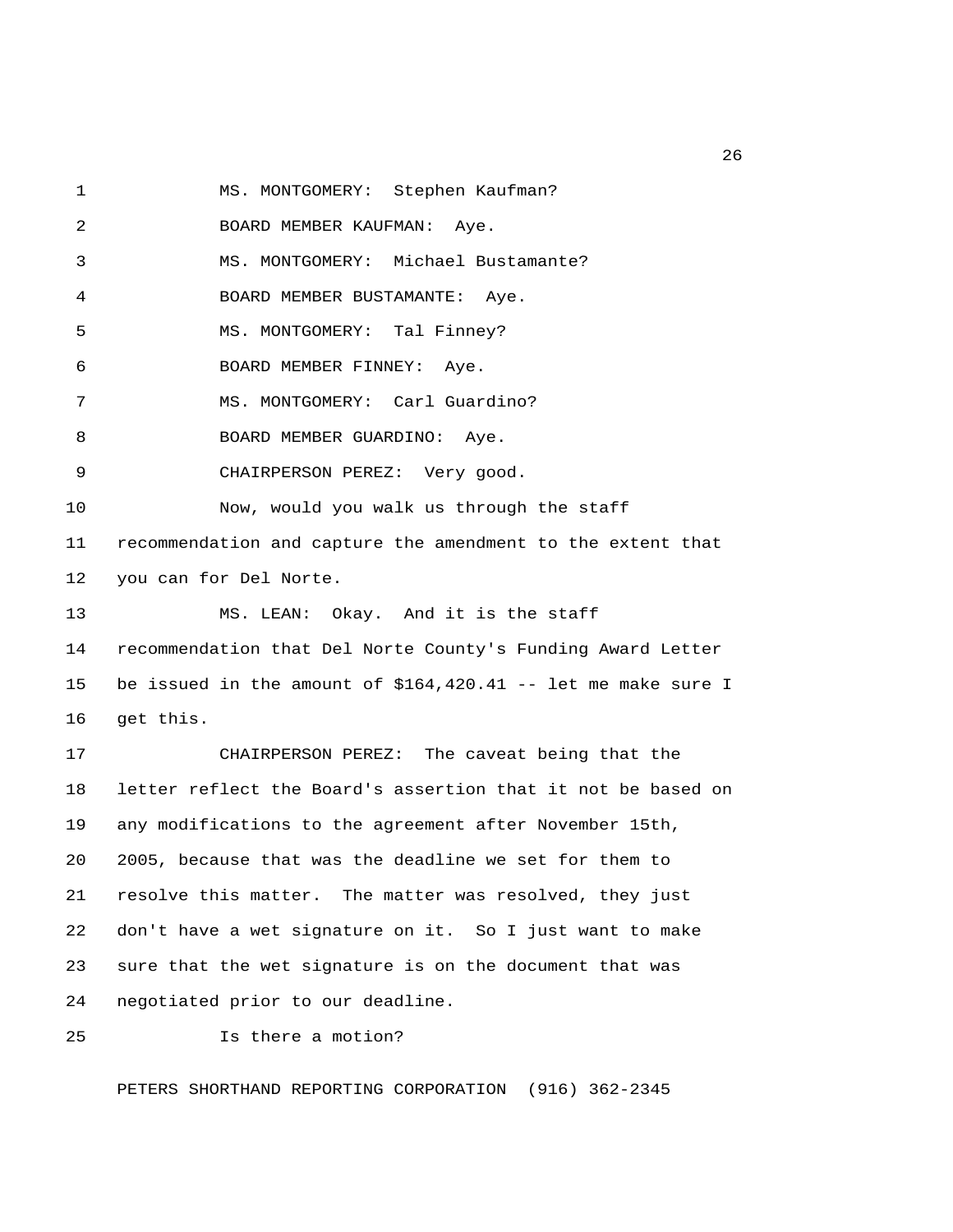1 BOARD MEMBER KAUFMAN: I will so move. 2 BOARD MEMBER BUSTAMANTE: And I'll second. 3 CHAIRPERSON PEREZ: Mr. Kaufman moves, Mr. 4 Bustamante seconds. 5 If you would call? 6 MS. MONTGOMERY: John Perez? 7 CHAIRPERSON PEREZ: Aye. 8 MS. MONTGOMERY: Stephen Kaufman? 9 BOARD MEMBER KAUFMAN: Aye. 10 MS. MONTGOMERY: Michael Bustamante? 11 BOARD MEMBER BUSTAMANTE: Aye. 12 MS. MONTGOMERY: Tal Finney? 13 BOARD MEMBER FINNEY: Aye. 14 MS. MONTGOMERY: Carl Guardino? 15 BOARD MEMBER GUARDINO: Aye. 16 CHAIRPERSON PEREZ: Very good. 17 The next item I have before us is Item 6C, an 18 update on the Voting Modernization Finance Committee 19 meeting. 20 MS. LEAN: I wanted to let you know that on 21 October 19th, the Pool Money Investment Board extended our 22 loan for \$93,870,000 for this year, calendar year, and they 23 also backed the -- the Finance Committee approved the sale

24 of the bonds of up to \$137,370,000.

25 CHAIRPERSON PEREZ: Let's try that number one more PETERS SHORTHAND REPORTING CORPORATION (916) 362-2345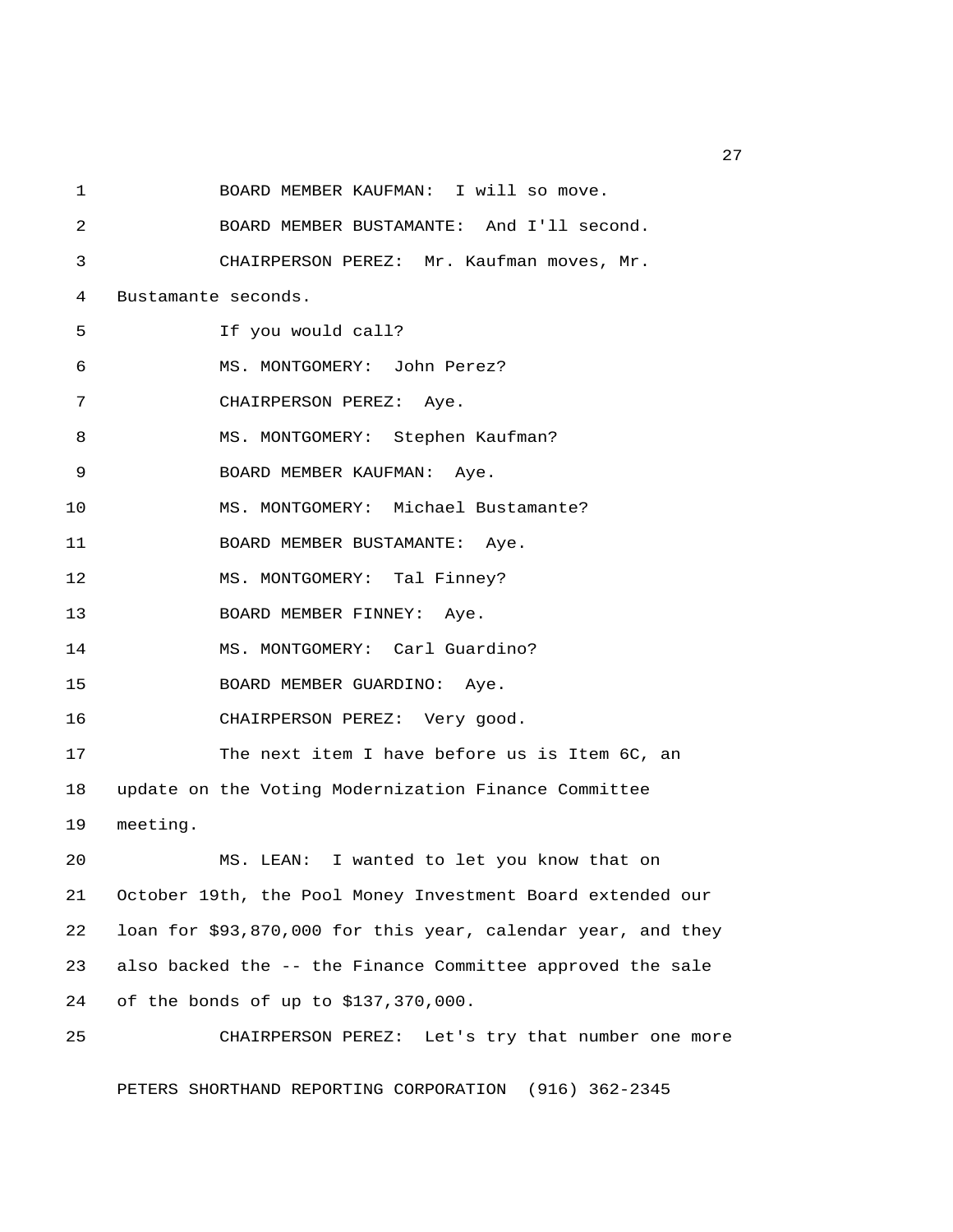1 time.

 2 MS. LEAN: Yes, okay. \$137,370,000. Is that 3 right? That's right. Sorry about that. This will bring us 4 up to the \$195 million that's been allocated. So for this 5 year, we have the money available, so if all the counties 6 that are supposed to come in front of us this coming year in 7 2006, the money is available to allocate for that. 8 I just wanted to give you an update on that. 9 CHAIRPERSON PEREZ: Any questions? 10 Then it will be the third year we will be here 11 that we didn't think we were going to be here. 12 MS. LEAN: The next thing I wanted to bring up to 13 you also in your packet is the proposed dates for 2006. I'm 14 proposing that the Board meet every third Wednesday of the 15 month, if that will work for your calendars. Of course, 16 these dates can be changed if you can't make it, but I 17 wanted you to take a look at this calendar and perhaps you 18 could at least adopt the first two months, January and 19 February for next year. 20 CHAIRPERSON PEREZ: Let's take a second. 21 BOARD MEMBER GUARDINO: Mr. Chair, this is Carl 22 Guardino, with your permission, I'm fading fast here, so I'm 23 going to disconnect if may. 24 CHAIRPERSON PEREZ: Well, I'm not going to give 25 you permission to fade fast, but I give you permission to PETERS SHORTHAND REPORTING CORPORATION (916) 362-2345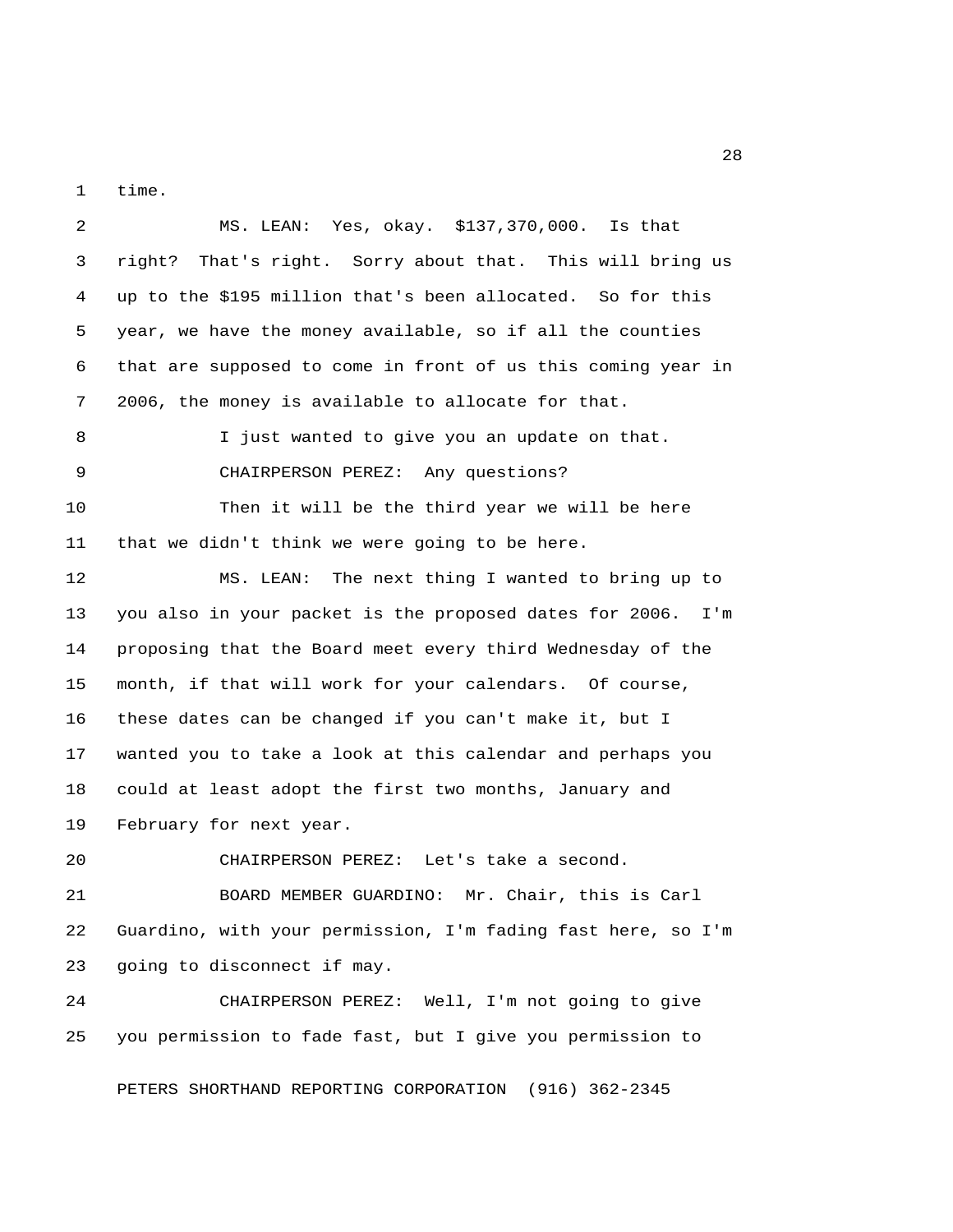1 sign off.

 2 BOARD MEMBER GUARDINO: I appreciate that. 3 CHAIRPERSON PEREZ: Get better, Carl. 4 BOARD MEMBER GUARDINO: Thank you very much. Have 5 a nice holiday. Bye bye. 6 CHAIRPERSON PEREZ: January is fine with me. 7 BOARD MEMBER FINNEY: It's the what, the -- 8 CHAIRPERSON PEREZ: The 18th. February 15th is -- 9 BOARD MEMBER FINNEY: At what time, 10:30? 10 MS. LEAN: 10:30. 11 CHAIRPERSON PEREZ: January and February are both 12 fine with me. 13 Anybody else have a problem with January or 14 February? 15 BOARD MEMBER KAUFMAN: Not so far. 16 BOARD MEMBER FINNEY: Fine by me. 17 CHAIRPERSON PEREZ: Let's try March too. Yes, 18 right now my January, February and March, all three dates 19 are doable. So if could each try to clear our calendars for 20 these dates, but feel as confident as we can to move forward 21 especially for January and February. 22 You don't need adoption on this, do you? 23 MS. LEAN: No. I'm going to go ahead and place 24 these dates on our website, indicating this is subject to 25 change, but we do have January and February set or we have a

PETERS SHORTHAND REPORTING CORPORATION (916) 362-2345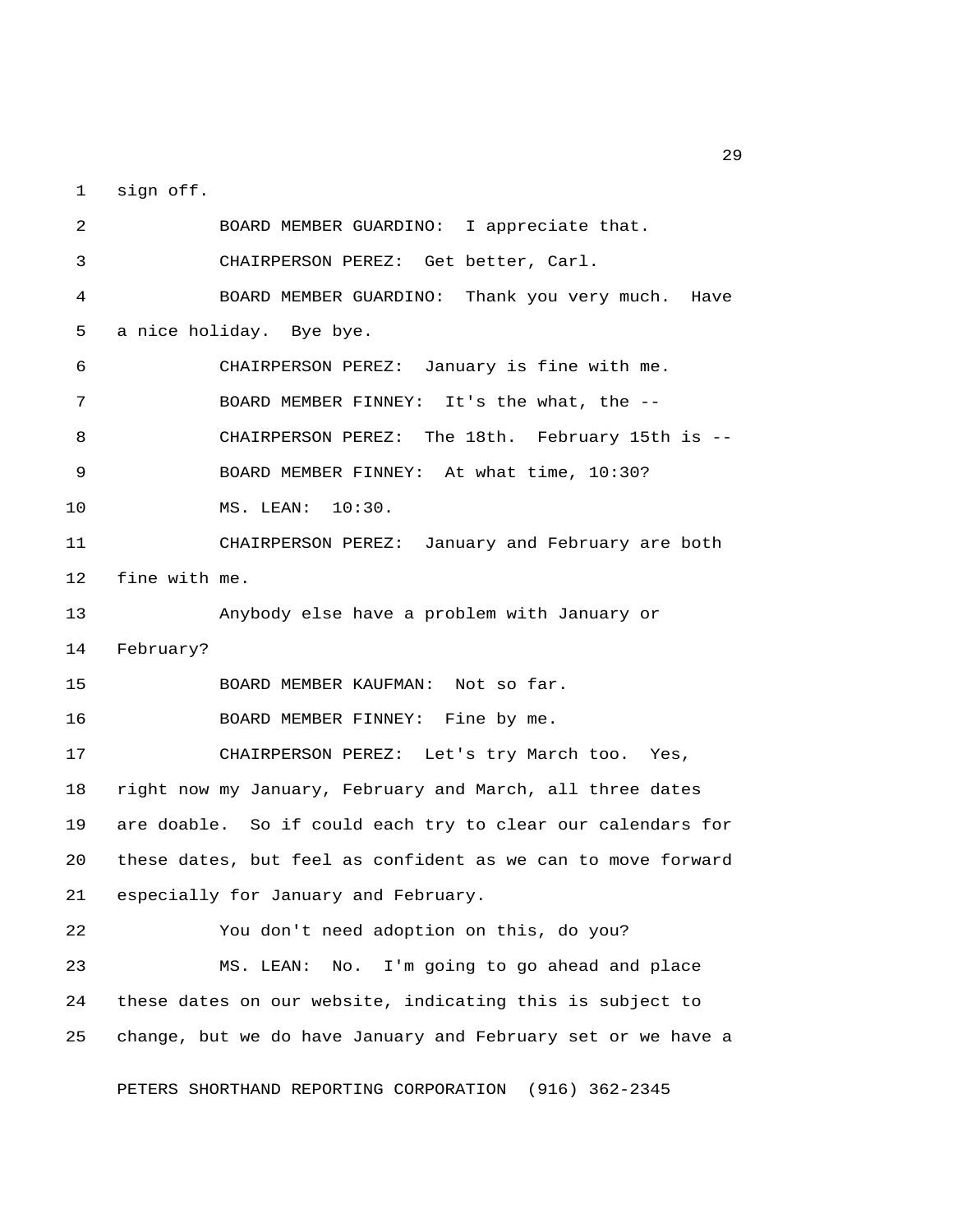1 quorum set.

 2 CHAIRPERSON PEREZ: And our next meeting is 3 December 5th? 4 MS. LEAN: That's correct. 5 CHAIRPERSON PEREZ: And just again for everybody, 6 it's in Los Angeles at the Ronald Reagan State Office 7 Building, correct. 8 MS. LEAN: That's correct. At 300 South Spring 9 Street at 10:30 in the morning. 10 BOARD MEMBER FINNEY: The one in January. 11 MS. LEAN: The one in December. December 5th, 12 it's a Monday. It's coming up pretty close. I just got off 13 the phone before the meeting with Ventura County, they will 14 be submitting their plans and we will have at least one 15 county ready with their plans for that meeting. 16 CHAIRPERSON PEREZ: It's a shorter drive for me, 17 come down to LA. 18 BOARD MEMBER KAUFMAN: Do we anticipate we're 19 going to see anything from LA? 20 MS. LEAN: They have indicated at the last meeting 21 they had submitted another phase to their plan and they 22 withdrew that. 23 CHAIRPERSON PEREZ: Okay. Any other business that 24 you have for us? 25 MS. LEAN: No, sir.

PETERS SHORTHAND REPORTING CORPORATION (916) 362-2345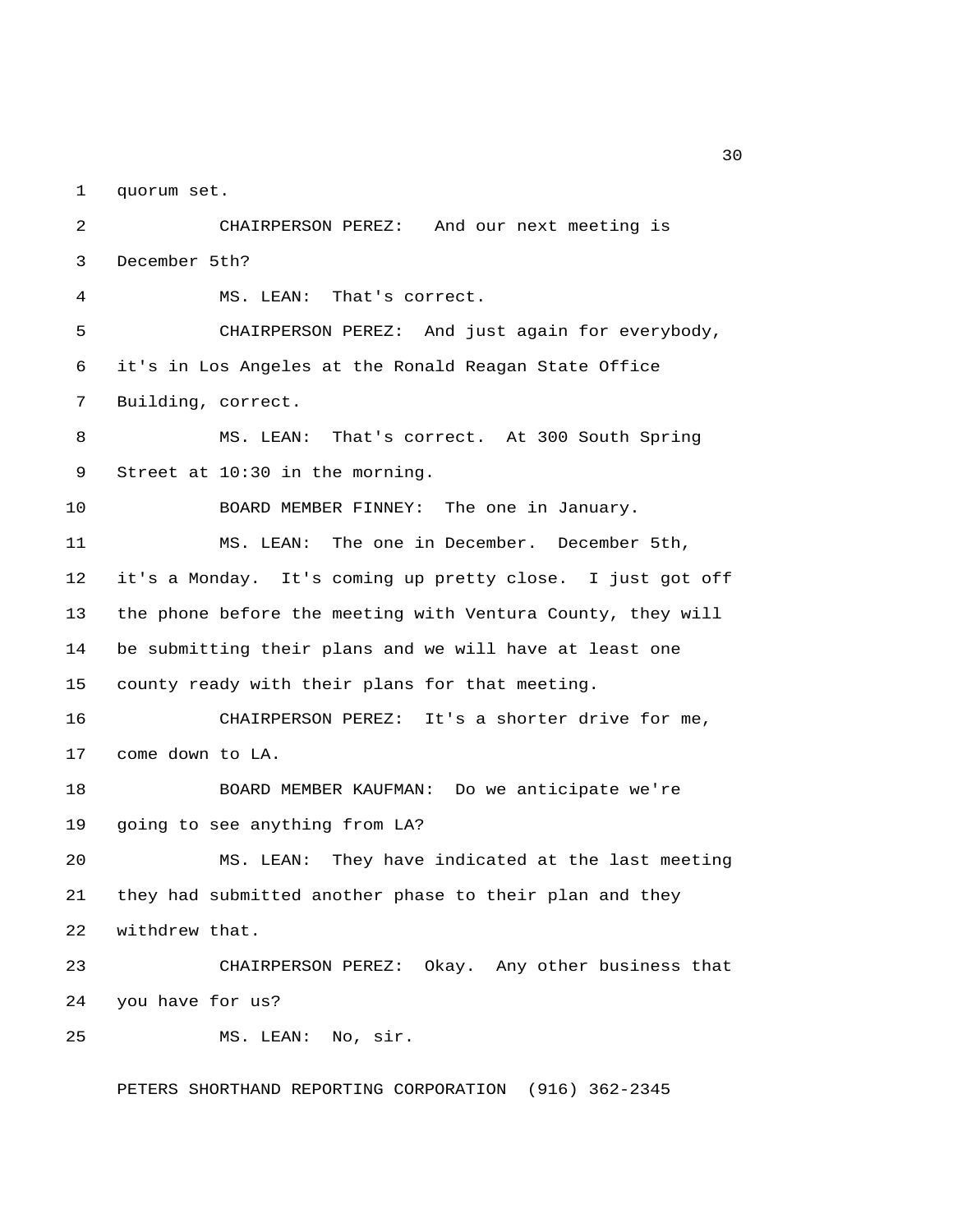1 CHAIRPERSON PEREZ: And no other cards to come 2 before us? 3 Anybody else have anything to discuss before we 4 adjourn? 5 Then we stand adjourned. 6 (Thereupon the meeting of the Voting 7 Modernization Board was concluded at 8 11:03 a.m. on November 16, 2005.)